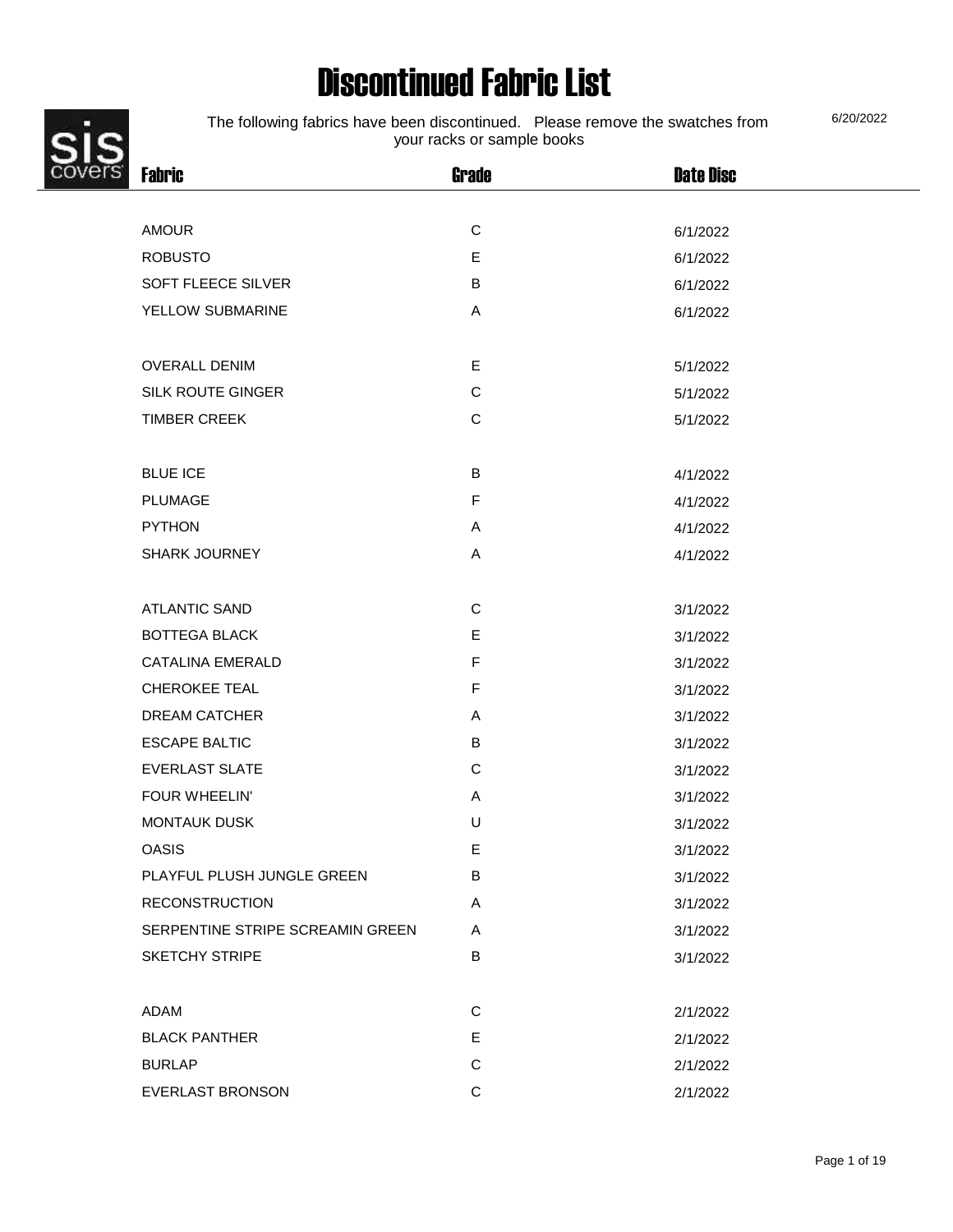

| <b>Fabric</b>             | Grade        | <b>Date Disc</b> |  |
|---------------------------|--------------|------------------|--|
| <b>EVERLAST PREPPY</b>    | $\mathbf C$  | 2/1/2022         |  |
| FIRST MATE BLUE           | $\mathbf C$  | 2/1/2022         |  |
| <b>HAPPY HERD</b>         | A            | 2/1/2022         |  |
| <b>INDIO</b>              | E            | 2/1/2022         |  |
| <b>MEADOW POND</b>        | $\mathbf C$  | 2/1/2022         |  |
| PACIFIC SEA SPRAY         | $\mathsf{C}$ | 2/1/2022         |  |
| PINE LODGE                | E            | 2/1/2022         |  |
| SANDPIPER STRIPE SLATE    | C            | 2/1/2022         |  |
| <b>THORNHILL</b>          | E            | 2/1/2022         |  |
| <b>TRIDENT BONE</b>       | $\mathsf C$  | 2/1/2022         |  |
| <b>WATERFRONT</b>         | C            | 2/1/2022         |  |
|                           |              |                  |  |
| AFTERNOON CAFÉ CRÈME      | E            | 1/1/2022         |  |
| ALEXA FUCHSIA             | B            | 1/1/2022         |  |
| <b>APPALOOSA</b>          | E            | 1/1/2022         |  |
| <b>BIRCH BARK</b>         | A            | 1/1/2022         |  |
| <b>BOTTEGA GRAPHITE</b>   | E            | 1/1/2022         |  |
| <b>BURLAP INDIGO</b>      | E            | 1/1/2022         |  |
| <b>CABANA</b>             | B            | 1/1/2022         |  |
| CINDERELLA ANTIQUE SILVER | B            | 1/1/2022         |  |
| <b>DECO MARINE</b>        | C            | 1/1/2022         |  |
| <b>ELLA</b>               | A            | 1/1/2022         |  |
| <b>HAYSTACK</b>           | C            | 1/1/2022         |  |
| SADDLEBACK BROWN          | $\mathsf E$  | 1/1/2022         |  |
| <b>SILK ROUTE LOTUS</b>   | $\mathsf{C}$ | 1/1/2022         |  |
| <b>VINTAGE PEWTER</b>     | $\mathsf C$  | 1/1/2022         |  |
| <b>WATERING HOLE</b>      | $\mathsf C$  | 1/1/2022         |  |
| <b>WOOF</b>               | $\mathsf F$  | 1/1/2022         |  |
|                           |              |                  |  |
| <b>BIG CAT BLACK</b>      | C            | 11/1/2021        |  |
| CINDERELLA PINK LADY      | B            | 11/1/2021        |  |
| <b>DUBLIN HENNA</b>       | A            | 11/1/2021        |  |
| <b>DUBLIN SCARLET</b>     | A            | 11/1/2021        |  |
| <b>ESCAPE OPAL</b>        | B            | 11/1/2021        |  |
| <b>HARBOUR SHELL</b>      | $\mathbf C$  | 11/1/2021        |  |
| <b>INTERWEAVE</b>         | Α            | 11/1/2021        |  |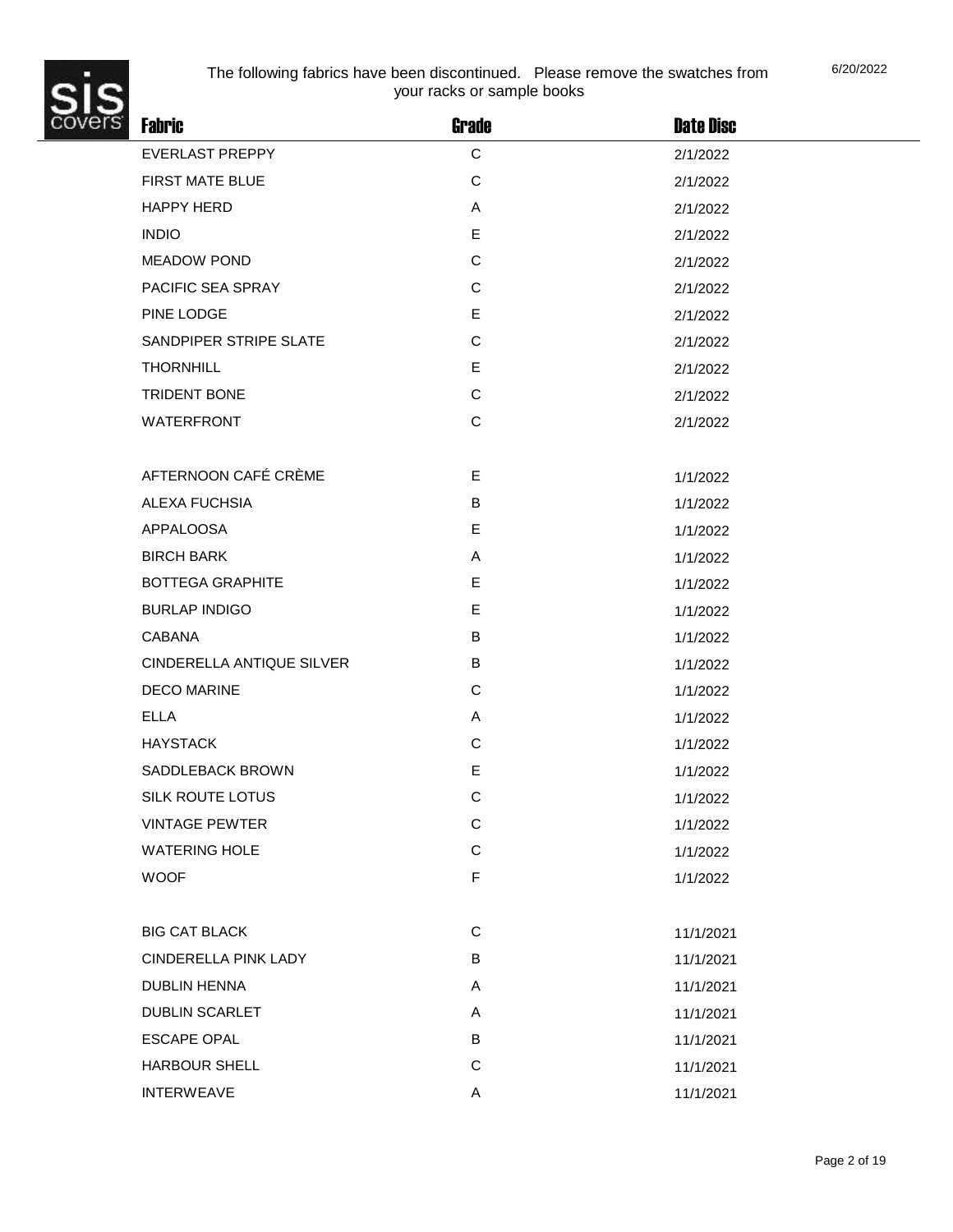

| <b>Fabric</b>                      | <b>Grade</b> | <b>Date Disc</b> |
|------------------------------------|--------------|------------------|
| MODERN BLOCKS                      | A            | 11/1/2021        |
| <b>OCEAN BRINE</b>                 | $\mathsf C$  | 11/1/2021        |
| PACIFIC SAND                       | $\mathsf C$  | 11/1/2021        |
| PLAYFUL PLUSH OUTRAGEOUS ORANGE    | B            | 11/1/2021        |
| SILVER ION JET                     | C            | 11/1/2021        |
| <b>TRAVERTINE</b>                  | $\cup$       | 11/1/2021        |
|                                    |              |                  |
| <b>BEAUTIFUL BUTTERFLIES</b>       | Α            | 9/1/2021         |
| <b>BURLAP BRICK</b>                | E            | 9/1/2021         |
| <b>CAMELHAIR COFFEE</b>            | $\mathsf C$  | 9/1/2021         |
| CINDERELLA SILVER SLIPPER          | B            | 9/1/2021         |
| <b>CUBAN BREEZE</b>                | $\mathsf F$  | 9/1/2021         |
| <b>EVERLAST PLUM</b>               | C            | 9/1/2021         |
| <b>HEIRLOOM</b>                    | $\mathsf F$  | 9/1/2021         |
| HOMESTEAD BARLEY                   | C            | 9/1/2021         |
| <b>HOOTING OWLS</b>                | Α            | 9/1/2021         |
| <b>SERENITY</b>                    | E            | 9/1/2021         |
| SERPENTINE STRIPE ROBIN'S EGG BLUE | A            | 9/1/2021         |
| SUMMER SET PLUM                    | Е            | 9/1/2021         |
| TIDE POOL CARIBBEAN                | B            | 9/1/2021         |
| <b>TURTLE TIME</b>                 | Α            | 9/1/2021         |
|                                    |              |                  |
| DUBLIN BLUE GREEN                  | Α            | 8/1/2021         |
| <b>EVERLAST INK BLOT</b>           | E            | 8/1/2021         |
| <b>FLAMBOYANCE</b>                 | E            | 8/1/2021         |
| <b>HUMMINGBIRD</b>                 | E            | 8/1/2021         |
| <b>MARLIN</b>                      | E            | 8/1/2021         |
| NATURALIZE PEAT                    | C            | 8/1/2021         |
| OCEAN CROSSING NOIR                | F            | 8/1/2021         |
| OCEAN CROSSING SUNSET              | F            | 8/1/2021         |
| <b>SHARK SLEEPOVER</b>             | A            | 8/1/2021         |
| <b>STETSON</b>                     | E            | 8/1/2021         |
|                                    |              |                  |
| CALYPSO                            | B            | 7/1/2021         |
| <b>LINEN TEAL</b>                  | $\mathbf C$  | 7/1/2021         |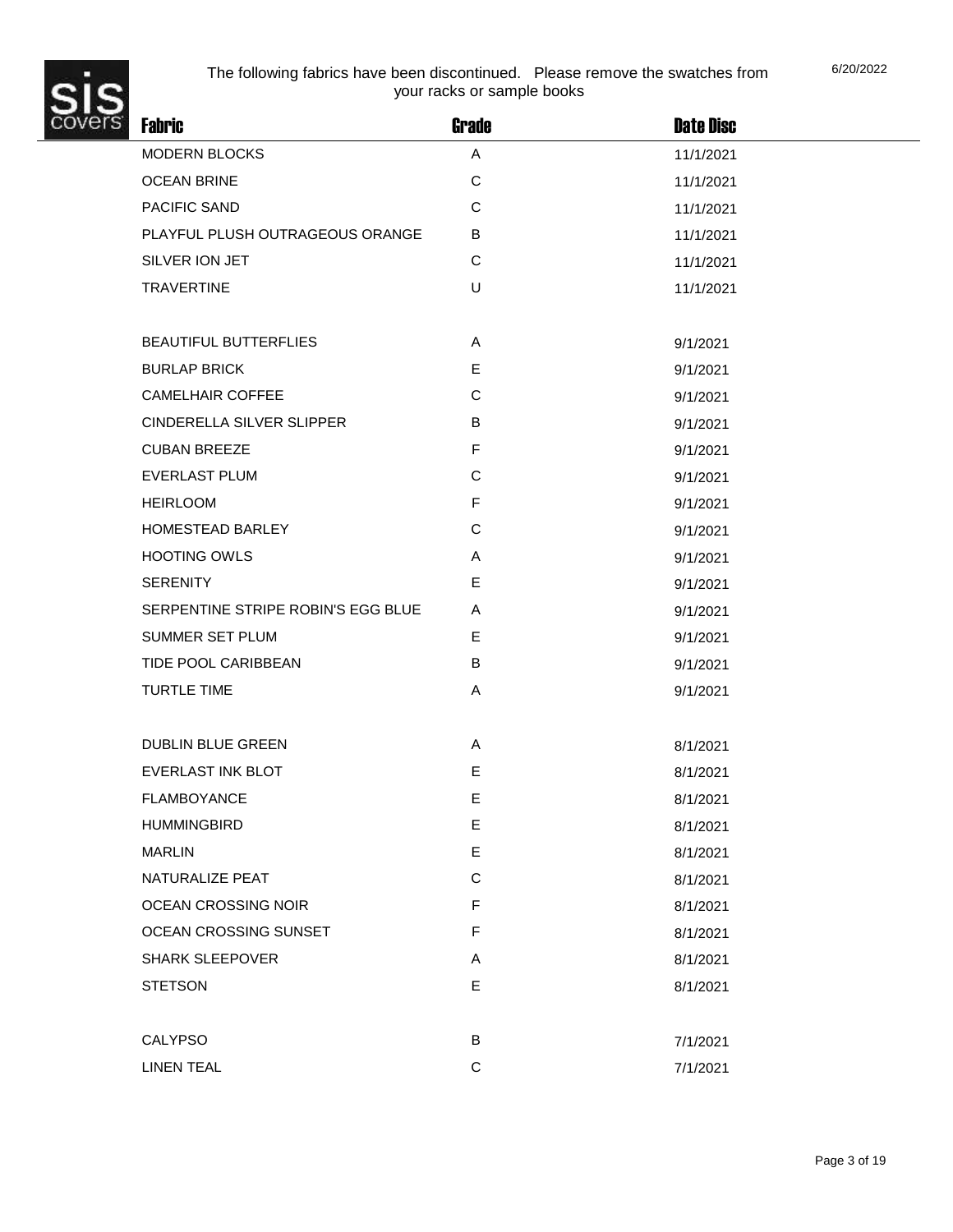

| ř. | <b>Fabric</b>               | <b>Grade</b> | <b>Date Disc</b> |  |
|----|-----------------------------|--------------|------------------|--|
|    | ANCHOR'S AWAY SAND          | $\mathsf C$  | 6/1/2021         |  |
|    | ARUBA                       | F            | 6/1/2021         |  |
|    | <b>BUOY</b>                 | В            | 6/1/2021         |  |
|    | <b>FARMHOUSE BARLEY</b>     | $\mathsf C$  | 6/1/2021         |  |
|    | <b>FISHERMAN'S COVE</b>     | C            | 6/1/2021         |  |
|    | SUNCREST BALTIC             | F            | 6/1/2021         |  |
|    | SUNWASHED SLATE             | E            | 6/1/2021         |  |
|    | <b>TABOO</b>                | В            | 6/1/2021         |  |
|    | <b>VINTAGE IMPERIAL</b>     | $\mathsf C$  | 6/1/2021         |  |
|    | <b>CURACAO LIME</b>         | B            |                  |  |
|    | MODERN SPA CHARCOAL GRAY    | B            | 5/1/2021         |  |
|    |                             |              | 5/1/2021         |  |
|    | <b>OUTRIGGER LIME</b>       | E            | 5/1/2021         |  |
|    | PACIFIC BLACKSAND           | C            | 5/1/2021         |  |
|    | <b>PILAR</b>                | E<br>E       | 5/1/2021         |  |
|    | <b>SEA BREEZE</b>           |              | 5/1/2021         |  |
|    | TIDE POOL SUNSET            | В            | 5/1/2021         |  |
|    | <b>TROPICANA</b>            | U            | 5/1/2021         |  |
|    | DUBLIN ROBIN'S EGG BLUE     | Α            | 4/1/2021         |  |
|    | <b>DUBLIN SKY BLUE</b>      | A            | 4/1/2021         |  |
|    | <b>DUBLIN SUNSET ORANGE</b> | A            | 4/1/2021         |  |
|    | EARTHY                      | E            | 4/1/2021         |  |
|    | <b>LAHAINA LUAU</b>         | Α            | 4/1/2021         |  |
|    | <b>RESORT STRIPE</b>        | F            | 4/1/2021         |  |
|    | AMERICAN VINTAGE            | A            | 3/1/2021         |  |
|    | <b>BOXWOOD</b>              | C            | 3/1/2021         |  |
|    | <b>CHASE YOUR DREAMS</b>    | Α            | 3/1/2021         |  |
|    | DREAMING OF DAISIES         | A            | 3/1/2021         |  |
|    | <b>NORTH SHORE</b>          | Α            | 3/1/2021         |  |
|    | SANDY SHORE                 | F            | 3/1/2021         |  |
|    | <b>VALOR</b>                | Α            |                  |  |
|    |                             |              | 3/1/2021         |  |
|    | DOWNY MOCHA                 | В            | 2/1/2021         |  |
|    | LINEN CHOCOLATE             | C            | 2/1/2021         |  |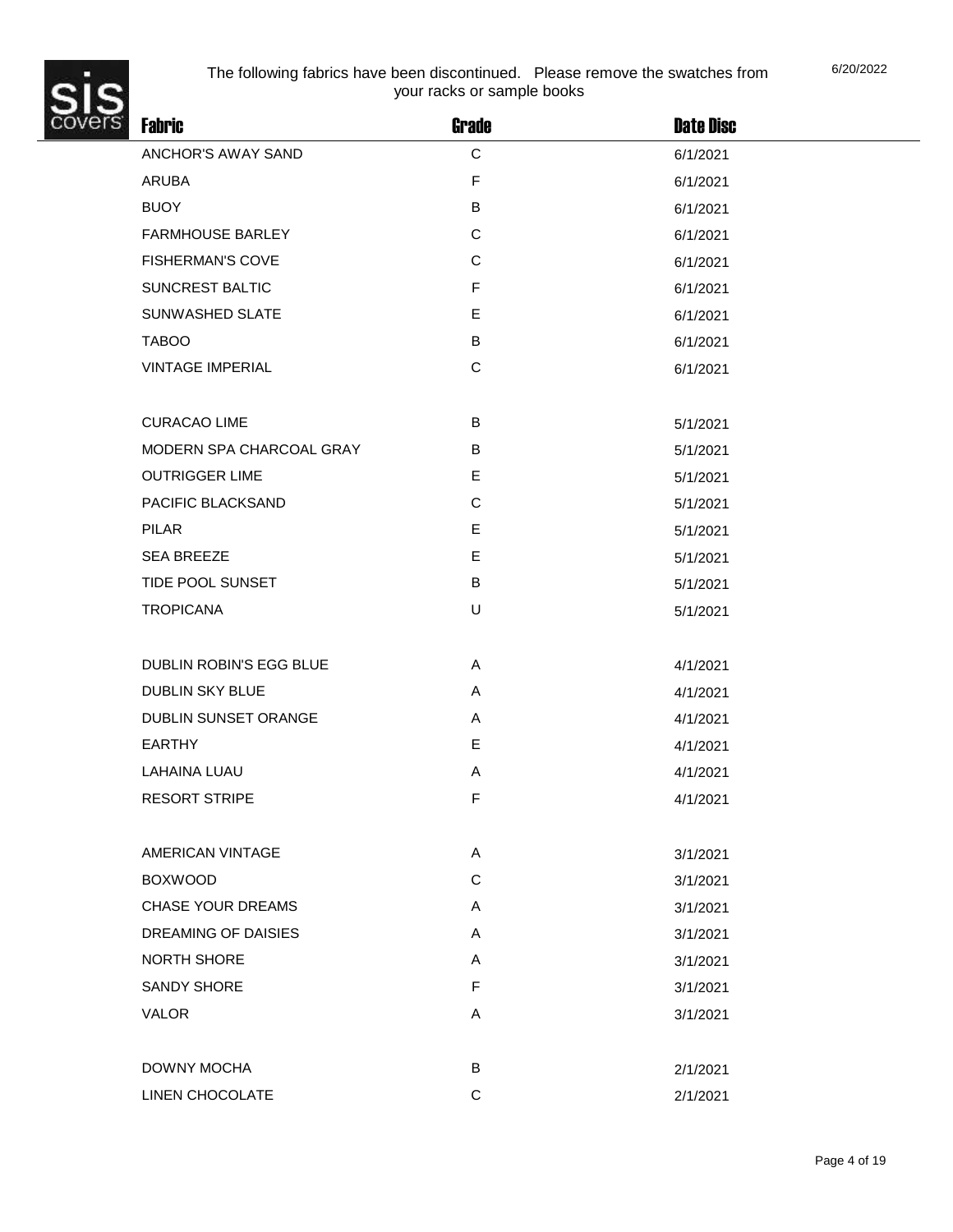

| <b>Fabric</b>            | <b>Grade</b> | <b>Date Disc</b> |
|--------------------------|--------------|------------------|
| PARLOUR DRIFT            | E            | 2/1/2021         |
| SHELL BAY SAND           | $\mathsf{C}$ | 2/1/2021         |
| <b>TWILIGHT THUNDER</b>  | C            | 2/1/2021         |
| <b>VERANDA CITRUS</b>    | В            | 2/1/2021         |
| <b>VINTAGE BLUE</b>      | $\mathsf{C}$ | 2/1/2021         |
|                          |              |                  |
| <b>BLUE JEANS</b>        | Α            | 1/1/2021         |
| <b>BREATHLESS LINEN</b>  | E            | 1/1/2021         |
| <b>CAMBRIA PUTTY</b>     | C            | 1/1/2021         |
| <b>CIRCLET</b>           | Α            | 1/1/2021         |
| <b>DUBLIN SAGE</b>       | Α            | 1/1/2021         |
| <b>LINEN SAGE</b>        | $\mathsf{C}$ | 1/1/2021         |
| POSH APPLE GREEN         | В            | 1/1/2021         |
| SIMPLE STEM              |              | 1/1/2021         |
| SNUG AS A BUG            | A            | 1/1/2021         |
| <b>SOUTH PACIFIC</b>     | B            | 1/1/2021         |
| SPELLBOUND               | E            | 1/1/2021         |
| <b>SPOTTED</b>           | A            | 1/1/2021         |
| <b>WIDE PEARL STRIPE</b> | В            | 1/1/2021         |
|                          |              |                  |
| BEACHSIDE BOUQUET BLUE   | B            | 12/1/2020        |
| <b>CURACAO BLUE</b>      | В            | 12/1/2020        |
| <b>EXPEDITION</b>        | $\mathsf{C}$ | 12/1/2020        |
| <b>HANGOUT</b>           | F            | 12/1/2020        |
| MARSHMALLOW VELVET       | C            | 12/1/2020        |
| <b>MISSION STATEMENT</b> | Α            | 12/1/2020        |
| <b>OLD TOWN</b>          | $\mathsf C$  | 12/1/2020        |
| <b>OLIVIA</b>            | A            | 12/1/2020        |
|                          |              |                  |
| ARIEL SEA                | E.           | 11/1/2020        |
| <b>BELMONT CAPRI</b>     | $\mathsf C$  | 11/1/2020        |
| <b>CROC EMERALD</b>      | C            | 11/1/2020        |
| <b>CRUISE NAVY</b>       | C            | 11/1/2020        |
| <b>DEBONAIRE</b>         | В            | 11/1/2020        |
| <b>DECO GRANITE</b>      | $\mathsf{C}$ | 11/1/2020        |
| DENALI DRIFTWOOD         | B            | 11/1/2020        |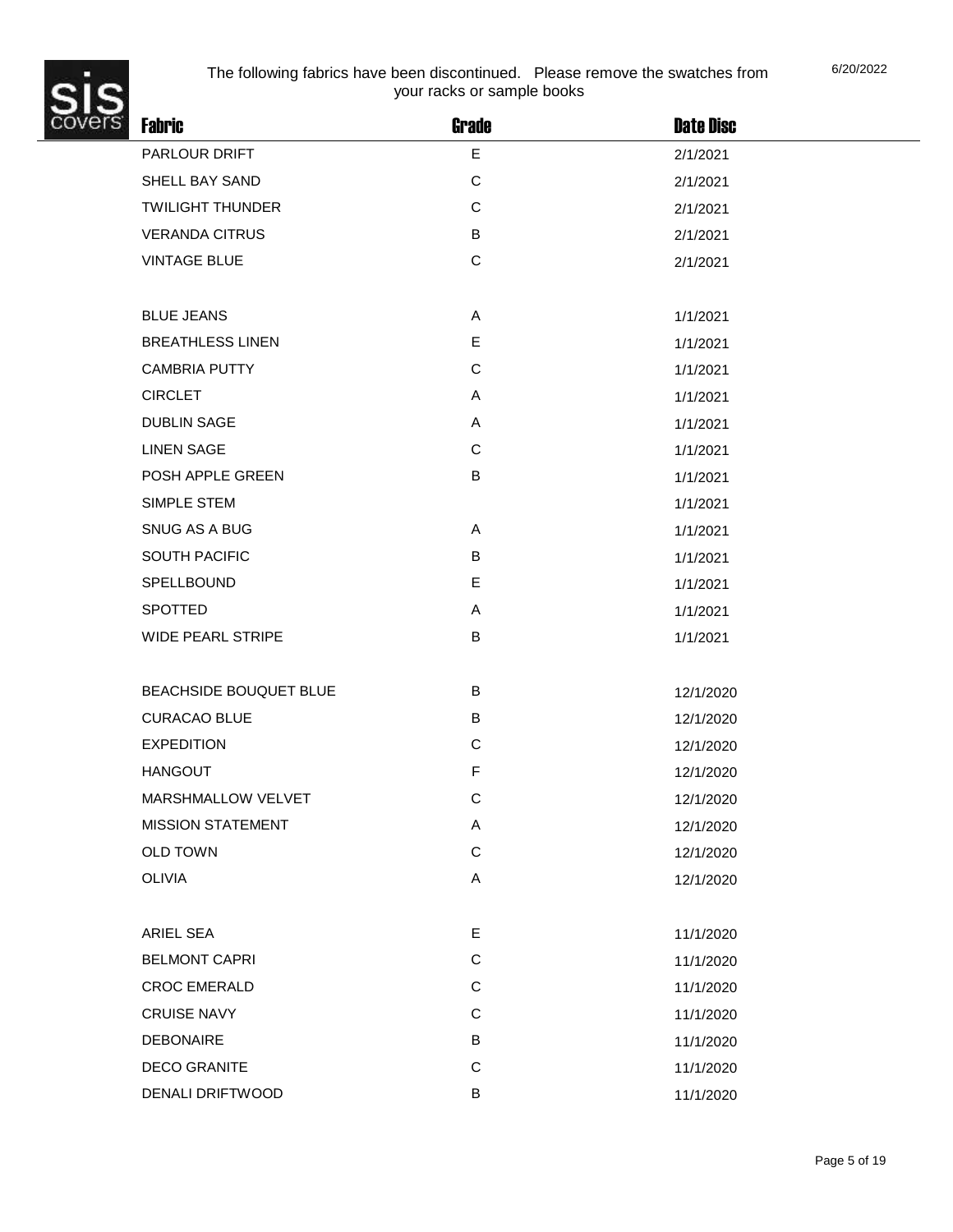

| ř. | <b>Fabric</b>                | <b>Grade</b> | <b>Date Disc</b> |
|----|------------------------------|--------------|------------------|
|    | DIAMONDHEAD LINEN            | E            | 11/1/2020        |
|    | DUBLIN VIVID VIOLET          | A            | 11/1/2020        |
|    | EVERLAST ANJI GARDEN         | Е            | 11/1/2020        |
|    | <b>GATEWAY PEPPERCORN</b>    | B            | 11/1/2020        |
|    | LLAMA                        | F            | 11/1/2020        |
|    | NATURALIZE ROPE              | C            | 11/1/2020        |
|    | <b>OCEAN PRIME AQUA</b>      | B            | 11/1/2020        |
|    | <b>OUTDOORSMAN</b>           | F            | 11/1/2020        |
|    | <b>SILKY PEARL</b>           | $\mathsf C$  | 11/1/2020        |
|    | <b>SMOKING ROOM</b>          | F            | 11/1/2020        |
|    | <b>SUMATRA CITRON</b>        | E            | 11/1/2020        |
|    | <b>VINTAGE COGNAC</b>        | $\mathsf C$  | 11/1/2020        |
|    |                              |              |                  |
|    | <b>ARTHOUSE GRANITE</b>      | C            | 10/1/2020        |
|    | BEACHCOMBER STRIPE SAND      | C            | 10/1/2020        |
|    | <b>CLASSIC COTTON ALMOND</b> | B            | 10/1/2020        |
|    | <b>DOWNY FROST</b>           | В            | 10/1/2020        |
|    | DUBLIN ROYAL PURPLE          | A            | 10/1/2020        |
|    | <b>EMMETT</b>                | Е            | 10/1/2020        |
|    | <b>ENGLISH GARDEN</b>        | Α            | 10/1/2020        |
|    | <b>HERITAGE MIST</b>         | C            | 10/1/2020        |
|    | <b>KIRBY JEWEL</b>           | E            | 10/1/2020        |
|    | <b>KIRBY LAPIS</b>           | E            | 10/1/2020        |
|    | LAPIS                        | E            | 10/1/2020        |
|    | PRESSED LEAF COPPER          | C            | 10/1/2020        |
|    | SUMMER SET PEACH             | E            | 10/1/2020        |
|    | WASHED COTTON WHITE          | B            | 10/1/2020        |
|    |                              |              |                  |
|    | <b>CRAYOLA BLACK</b>         | B            | 9/1/2020         |
|    | <b>EVERLAST TAN</b>          | C            | 9/1/2020         |
|    | <b>HUNTING LODGE</b>         | U            | 9/1/2020         |
|    | <b>KILIMANJARO</b>           | F            | 9/1/2020         |
|    | LIZA                         | E            | 9/1/2020         |
|    | <b>MERITAGE</b>              | E            | 9/1/2020         |
|    | NAPLES CORAL                 | E            | 9/1/2020         |
|    | PARKS AND REC                | Α            | 9/1/2020         |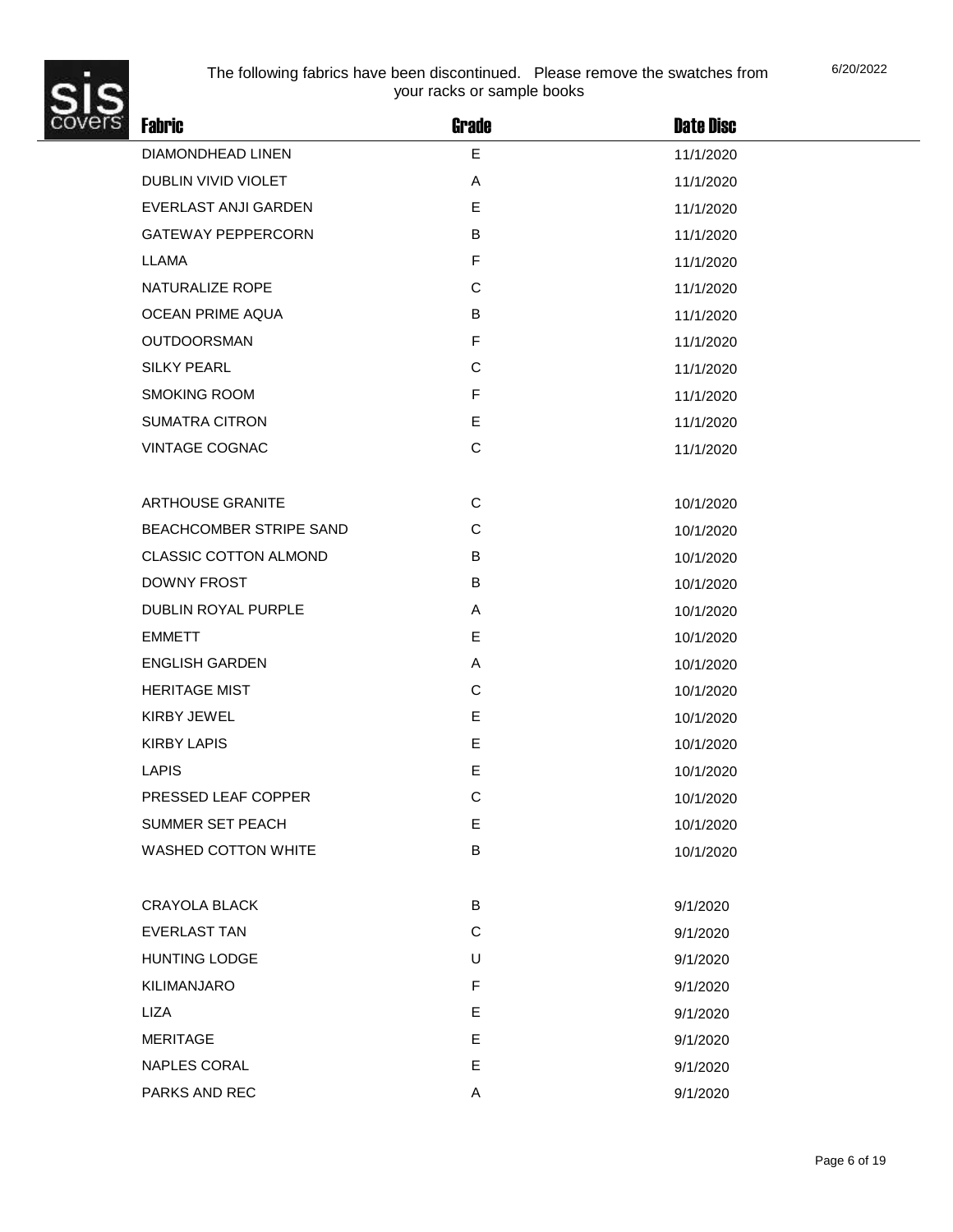

| y. | <b>Fabric</b>                | Grade        | <b>Date Disc</b> |
|----|------------------------------|--------------|------------------|
|    | PARLOUR MIST                 | E            | 9/1/2020         |
|    | PLAYFUL PLUSH BLUEBERRY BLUE | B            | 9/1/2020         |
|    | PLAYFUL PLUSH SCARLET        | B            | 9/1/2020         |
|    | <b>RAGTIME</b>               | F            | 9/1/2020         |
|    | REEFER OLIVE                 | $\mathsf C$  | 9/1/2020         |
|    | SENSU CLOUD                  | C            | 9/1/2020         |
|    | <b>SUNSET</b>                | $\mathsf{F}$ | 9/1/2020         |
|    | TO THE BEACH                 | E            | 9/1/2020         |
|    | <b>TROPICAL NIGHT</b>        | E            | 9/1/2020         |
|    | <b>WELL ROUNDED</b>          | Α            | 9/1/2020         |
|    |                              |              |                  |
|    | <b>BELMONT BRUNETTE</b>      | $\mathbf C$  | 8/1/2020         |
|    | <b>BIMINI</b>                | E            | 8/1/2020         |
|    | <b>BUCKSHOT</b>              | $\mathsf C$  | 8/1/2020         |
|    | CHATEAU CHAMBORD             | $\mathbf C$  | 8/1/2020         |
|    | <b>DOWNY TWILIGHT</b>        | B            | 8/1/2020         |
|    | <b>DUBLIN STONEWASH</b>      | Α            | 8/1/2020         |
|    | <b>MEMPHIS TEAL</b>          | C            | 8/1/2020         |
|    | PADMA FLAME                  | B            | 8/1/2020         |
|    | <b>PARLOUR ROSE</b>          | E            | 8/1/2020         |
|    | <b>RHODES</b>                | E            | 8/1/2020         |
|    | <b>SERENGETI STRIPE</b>      | E            | 8/1/2020         |
|    | <b>TWEED</b>                 | B            | 8/1/2020         |
|    | <b>VERANDA BALTIC</b>        | $\sf B$      | 8/1/2020         |
|    |                              |              |                  |
|    | <b>CLASSIC COTTON HAZE</b>   | B            | 7/1/2020         |
|    | <b>CUBANA</b>                | Α            | 7/1/2020         |
|    | DIAMONDHEAD DENIM            | E            | 7/1/2020         |
|    | <b>FLUTTERBY</b>             | A            | 7/1/2020         |
|    | <b>GALAXY CAMO</b>           | Α            | 7/1/2020         |
|    | <b>LANA CAPRI</b>            | $\mathsf C$  | 7/1/2020         |
|    | <b>MANDARIN</b>              | E            | 7/1/2020         |
|    | <b>OCEANFRONT</b>            | F            | 7/1/2020         |
|    | PIERRE MOCHA                 | F            | 7/1/2020         |
|    | <b>TICKING STRIPE BARLEY</b> | $\mathsf C$  | 7/1/2020         |
|    | TROPICAL CITRUS              | В            | 7/1/2020         |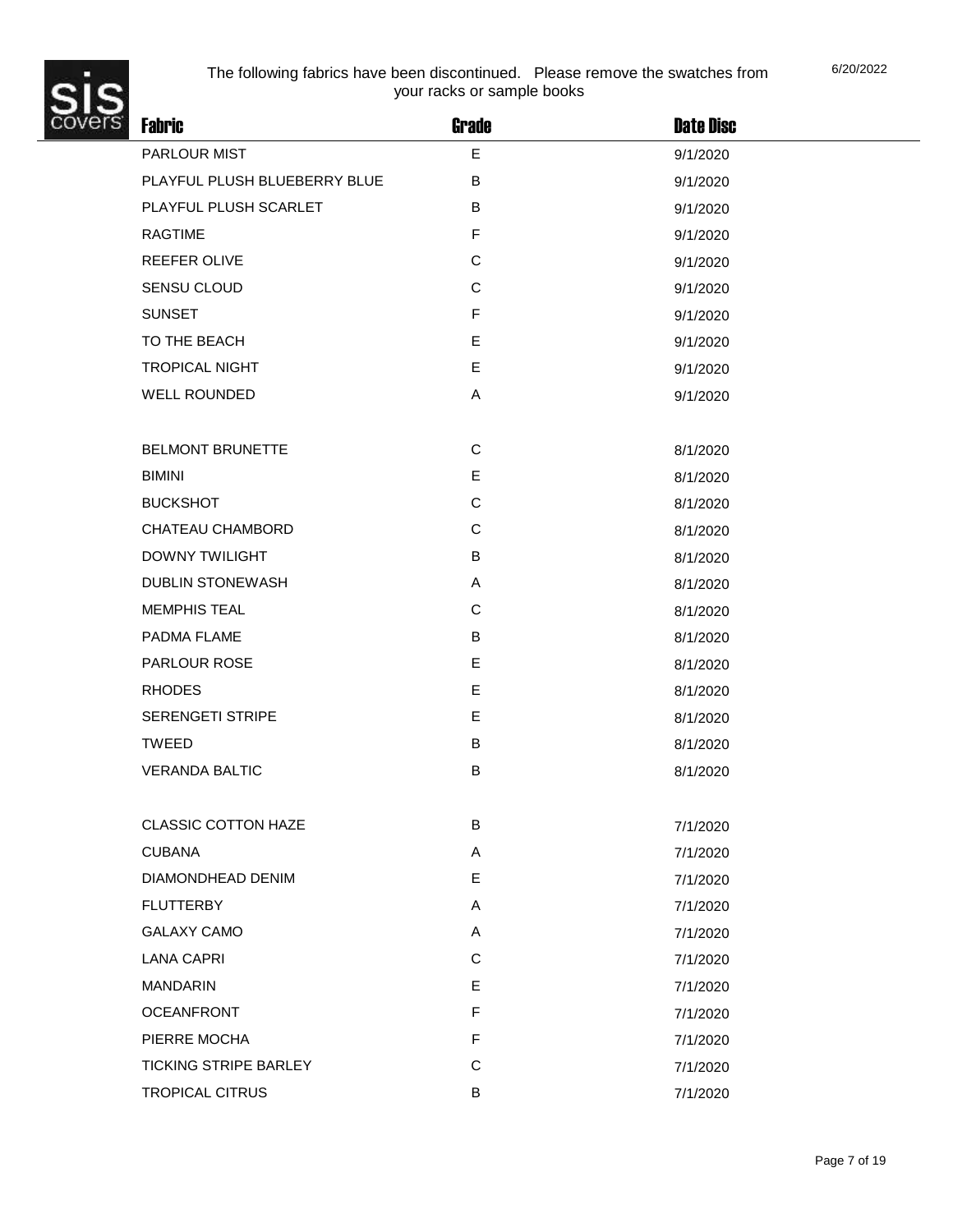| š.<br><b>Fabric</b>             | <b>Grade</b> | <b>Date Disc</b> |  |
|---------------------------------|--------------|------------------|--|
|                                 |              |                  |  |
| CAMBRIDGE                       | $\mathsf F$  | 6/1/2020         |  |
| <b>CHAMPION GREYSTONE</b>       | C            | 6/1/2020         |  |
| <b>EVERLAST FIRESTAR</b>        | E            | 6/1/2020         |  |
| <b>FARGO</b>                    | E            | 6/1/2020         |  |
| <b>GEO TRIBE</b>                | Α            | 6/1/2020         |  |
| <b>HAMPTON</b>                  | E            | 6/1/2020         |  |
| <b>KITTERY POINT</b>            | E            | 6/1/2020         |  |
| <b>MARINER SEAFOAM</b>          | $\mathsf C$  | 6/1/2020         |  |
| <b>MOONSTONE</b>                | E            | 6/1/2020         |  |
| <b>REEFER SEA</b>               | C            | 6/1/2020         |  |
| <b>REGATTA RED</b>              | B            | 6/1/2020         |  |
| RENDEZVOUS COPPER ROSE          | E            | 6/1/2020         |  |
| <b>SAILOR</b>                   | B            | 6/1/2020         |  |
| <b>SWEET DREAMS</b>             | Α            | 6/1/2020         |  |
| <b>TATTERED BLUE</b>            | C            | 6/1/2020         |  |
| <b>TATTERED WHITE</b>           | $\mathsf C$  | 6/1/2020         |  |
| <b>TIMELESS POPPY</b>           | $\mathsf F$  | 6/1/2020         |  |
|                                 |              |                  |  |
| <b>CHAMPION SPIRIT</b>          | C            | 5/1/2020         |  |
| <b>CLASSIC COTTON SEA SPRAY</b> | B            | 5/1/2020         |  |
| <b>NEW SUEDE JAVA</b>           | Α            | 5/1/2020         |  |
| NEW SUEDE METAL                 | Α            | 5/1/2020         |  |
| <b>TATTERED SEA SPRAY</b>       | $\mathsf C$  | 5/1/2020         |  |
|                                 |              |                  |  |
| <b>BAMBOO</b>                   | $\mathsf C$  | 4/1/2020         |  |
| <b>CABELA</b>                   | $\mathsf C$  | 4/1/2020         |  |
| <b>DUBLIN TEAL</b>              | A            | 4/1/2020         |  |
| <b>GATEWAY SEA BLUE</b>         | B            | 4/1/2020         |  |
| <b>GLAZE PEAT</b>               | F            | 4/1/2020         |  |
| HOMESTEAD INDIGO                | $\mathsf C$  | 4/1/2020         |  |
| JUNGLE LOVE                     | Α            | 4/1/2020         |  |
| <b>MARINER SAND</b>             | $\mathsf C$  | 4/1/2020         |  |
| <b>MEADOW IRIS</b>              | $\mathsf C$  | 4/1/2020         |  |
| PADMA MARGARITA                 | B            | 4/1/2020         |  |
| <b>RED BARN</b>                 | $\mathbf C$  | 4/1/2020         |  |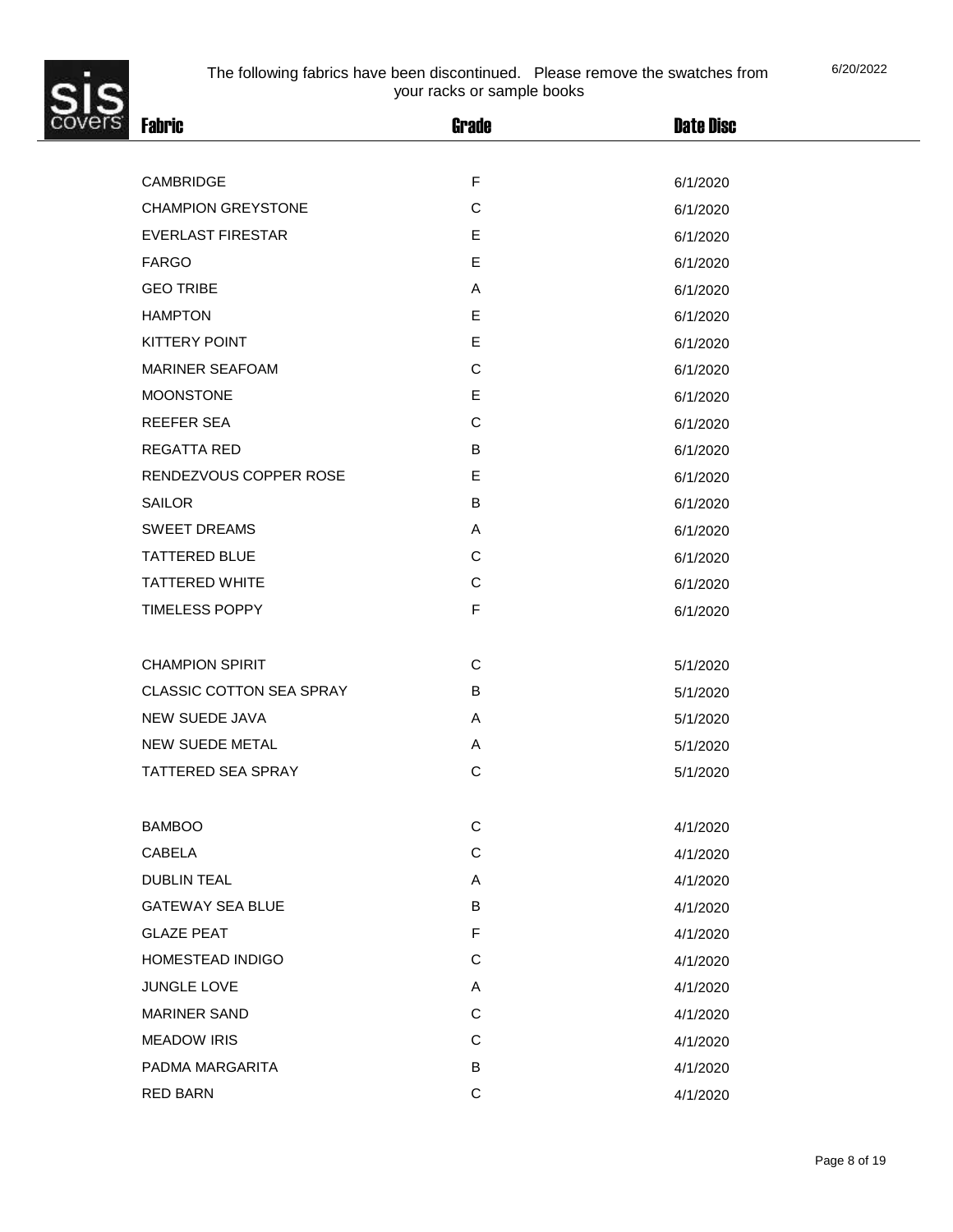

| <b>Fabric</b>                    | <b>Grade</b> | <b>Date Disc</b> |
|----------------------------------|--------------|------------------|
| <b>SENSU SNOW</b>                | C            | 4/1/2020         |
|                                  |              |                  |
| <b>CAMELHAIR STONEWASH</b>       | $\mathbf C$  | 3/1/2020         |
| <b>HARBOUR WILLOW</b>            | $\mathsf{C}$ | 3/1/2020         |
| <b>HERITAGE LINEN</b>            | $\mathbf C$  | 3/1/2020         |
| <b>MARINER BLUE</b>              | C            | 3/1/2020         |
| <b>NEWPORT</b>                   | Е            | 3/1/2020         |
| <b>TARTAN DENIM</b>              | $\mathbf C$  | 3/1/2020         |
| <b>TATTERED LAVENDER</b>         | $\mathbf C$  | 3/1/2020         |
| TUMBLEWEED CRIMSON               | $\mathbf C$  | 3/1/2020         |
| <b>YOSEMITE</b>                  | E            | 3/1/2020         |
|                                  |              |                  |
| <b>CAMELHAIR CRIMSON</b>         | $\mathsf C$  | 2/1/2020         |
| CARNIVAL                         |              | 2/1/2020         |
| MESMERIZE GRAPE                  | E            | 2/1/2020         |
| <b>PAINTED PETALS</b>            | Α            | 2/1/2020         |
| SAVANNAH PLUM                    | E            | 2/1/2020         |
|                                  |              |                  |
| <b>DUBLIN GRANNY SMITH APPLE</b> | A            | 1/1/2020         |
| <b>FLOWER PATCH</b>              | A            | 1/1/2020         |
|                                  |              |                  |
| AFRICAN AFTERNOON                | $\mathsf F$  | 12/1/2019        |
| <b>ARTHOUSE MULTI</b>            | $\mathbf C$  | 12/1/2019        |
| <b>DUNGAREE</b>                  |              | 12/1/2019        |
| POSH DEEP BLUE                   | В            | 12/1/2019        |
| <b>TREVOR</b>                    | E            | 12/1/2019        |
|                                  |              |                  |
| ANCHOR'S AWAY BLUE               |              | 11/1/2019        |
| <b>BIG SKY</b>                   |              | 11/1/2019        |
| FIELD AND STREAM                 | $\mathsf C$  | 11/1/2019        |
| <b>GENOA</b>                     |              | 11/1/2019        |
| HERITAGE BLUE                    | $\mathsf C$  | 11/1/2019        |
| <b>LANA STONE</b>                | $\mathbf C$  | 11/1/2019        |
| <b>MANOR</b>                     |              | 11/1/2019        |
| NAPLES OCEAN                     | E            | 11/1/2019        |
| PACIFIC CLOUD                    | $\mathsf C$  | 11/1/2019        |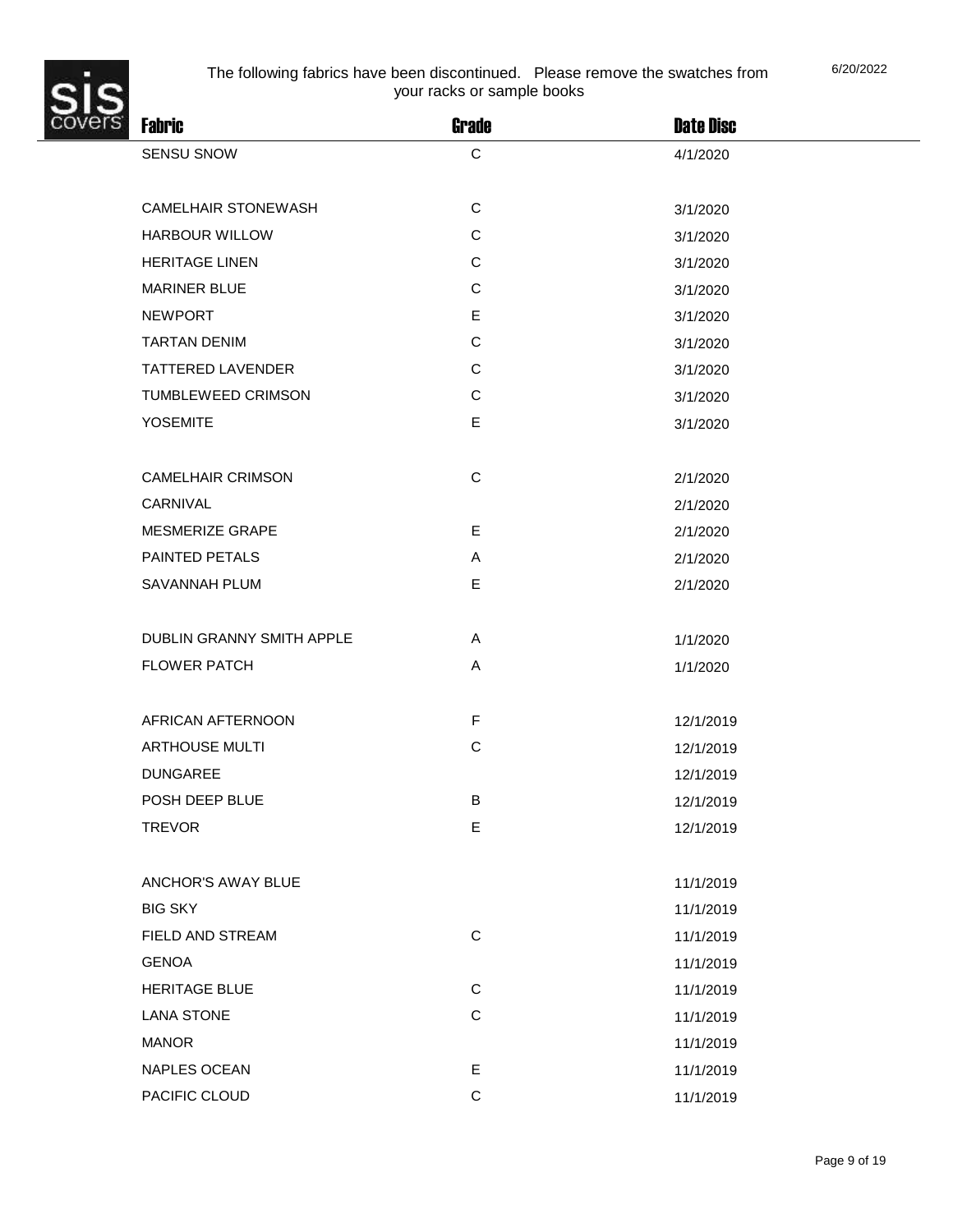

| <b>Fabric</b>              | Grade        | <b>Date Disc</b> |  |
|----------------------------|--------------|------------------|--|
| POSH STONEWASH             | B            | 11/1/2019        |  |
| RAGGED RANCH INDIGO        |              | 11/1/2019        |  |
| <b>SEA GLASS</b>           | $\mathsf F$  | 11/1/2019        |  |
| <b>TANGLEWOOD</b>          | Α            | 11/1/2019        |  |
| <b>TATTERED HAZE</b>       | $\mathsf{C}$ | 11/1/2019        |  |
| <b>TIMELESS LAGOON</b>     | $\mathsf F$  | 11/1/2019        |  |
| <b>TROPICS LINEN</b>       |              | 11/1/2019        |  |
|                            |              |                  |  |
| <b>BALSAM LAKE</b>         | $\mathsf{C}$ | 9/1/2019         |  |
| <b>BAYVIEW</b>             | E            | 9/1/2019         |  |
| <b>BE JEWELED</b>          | Α            | 9/1/2019         |  |
| <b>CAMELHAIR TAN</b>       | $\mathsf C$  | 9/1/2019         |  |
| <b>CATALINA PLUM</b>       | $\mathsf F$  | 9/1/2019         |  |
| <b>CHESTERFIELD</b>        | C            | 9/1/2019         |  |
| <b>CITY LIGHTS</b>         | $\mathsf{C}$ | 9/1/2019         |  |
| <b>CLASSIC COTTON BLUE</b> | B            | 9/1/2019         |  |
| <b>CORAL GARDEN</b>        |              | 9/1/2019         |  |
| CORAL REEF AQUA            | $\mathsf F$  | 9/1/2019         |  |
| CORAL REEF SUNSET          | $\mathsf F$  | 9/1/2019         |  |
| CRAYOLA CERULEAN           | B            | 9/1/2019         |  |
| <b>CRAYOLA MANATEE</b>     | B            | 9/1/2019         |  |
| <b>DIXIE PEACH</b>         | C            | 9/1/2019         |  |
| <b>DIXIE RIVER</b>         | $\mathsf C$  | 9/1/2019         |  |
| DREAM ON                   |              | 9/1/2019         |  |
| <b>DUBLIN BLUE</b>         |              | 9/1/2019         |  |
| <b>ECHO</b>                |              | 9/1/2019         |  |
| <b>EDGEWATER BLUE</b>      | $\mathbf C$  | 9/1/2019         |  |
| <b>ENCHANTED MAZE</b>      | Α            | 9/1/2019         |  |
| EVERBLOOM INDIGO           | E            | 9/1/2019         |  |
| <b>FALLEN SKY</b>          |              | 9/1/2019         |  |
| <b>GATEWAY BRICK</b>       |              | 9/1/2019         |  |
| <b>GATEWAY DENIM</b>       | B            | 9/1/2019         |  |
| <b>GATEWAY WHEAT</b>       |              | 9/1/2019         |  |
| <b>GLAZE ROPE</b>          | $\mathsf F$  | 9/1/2019         |  |
| HOT SPRINGS AMETHYST       | $\mathsf C$  | 9/1/2019         |  |
| HOUND DOG CHARCOAL         |              | 9/1/2019         |  |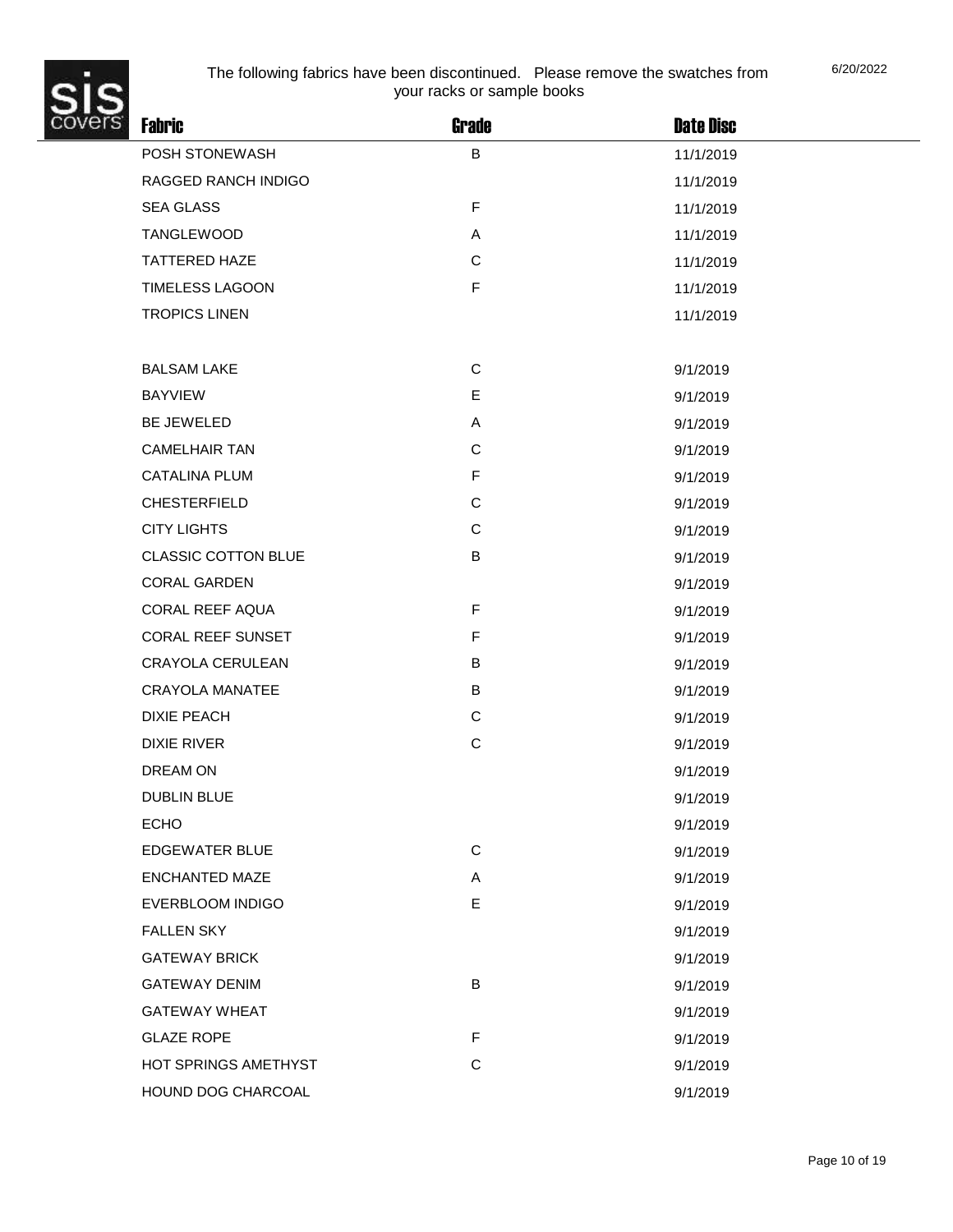

| <b>Fabric</b>                  | <b>Grade</b> | <b>Date Disc</b> |  |
|--------------------------------|--------------|------------------|--|
| <b>HYPNOTIC</b>                | E            | 9/1/2019         |  |
| <b>LINEN BISQUE</b>            | $\mathbf C$  | 9/1/2019         |  |
| LONG BEACH ROPE                |              | 9/1/2019         |  |
| <b>MERINO OAK</b>              | $\mathbf C$  | 9/1/2019         |  |
| <b>NANTUCKET</b>               | E            | 9/1/2019         |  |
| <b>OUTBACK BARK</b>            | $\mathsf C$  | 9/1/2019         |  |
| <b>OUTBACK RUST</b>            |              | 9/1/2019         |  |
| PADMA SNOW                     |              | 9/1/2019         |  |
| PAINT BOX                      | Α            | 9/1/2019         |  |
| PANAMA BEACH                   |              | 9/1/2019         |  |
| <b>PECOS</b>                   | $\mathbf C$  | 9/1/2019         |  |
| RAGGED RANCH PEPPERCORN        |              | 9/1/2019         |  |
| <b>SADDLEBACK BLUE</b>         | E            | 9/1/2019         |  |
| <b>SEABROOK</b>                | $\mathsf C$  | 9/1/2019         |  |
| SOFT FLEECE TEAL               | B            | 9/1/2019         |  |
| SOHO                           |              | 9/1/2019         |  |
| <b>STEELE PASSION</b>          | $\mathbf C$  | 9/1/2019         |  |
| <b>STROKE OF GENIUS</b>        | Α            | 9/1/2019         |  |
| SUNSET BOULEVARD               | $\mathbf C$  | 9/1/2019         |  |
| <b>TIGER EYE</b>               | $\mathbf C$  | 9/1/2019         |  |
| <b>TROPICS LAGOON</b>          | $\mathsf F$  | 9/1/2019         |  |
| <b>TUMBLEWEED INDIGO</b>       | C            | 9/1/2019         |  |
|                                |              |                  |  |
| <b>BELIZE</b>                  | $\mathbf C$  | 7/1/2019         |  |
| <b>BOATING</b>                 |              | 7/1/2019         |  |
| <b>BREEZY STRIPE CAPRI</b>     |              | 7/1/2019         |  |
| <b>CLASSIC COTTON LAVENDER</b> | В            | 7/1/2019         |  |
| <b>CRYSTAL PIER</b>            | В            | 7/1/2019         |  |
| <b>DENIM INDIGO</b>            | C            | 7/1/2019         |  |
| <b>GALLERY</b>                 | $\mathbf C$  | 7/1/2019         |  |
| <b>MARBLE</b>                  | $\mathbf C$  | 7/1/2019         |  |
| <b>RESORT WEAR</b>             |              | 7/1/2019         |  |
| SEASIDE STRIPE NAUTICAL        |              | 7/1/2019         |  |
| <b>TRANQUIL MIST</b>           | $\mathsf F$  | 7/1/2019         |  |
| TUMBLEWEED STONE               |              | 7/1/2019         |  |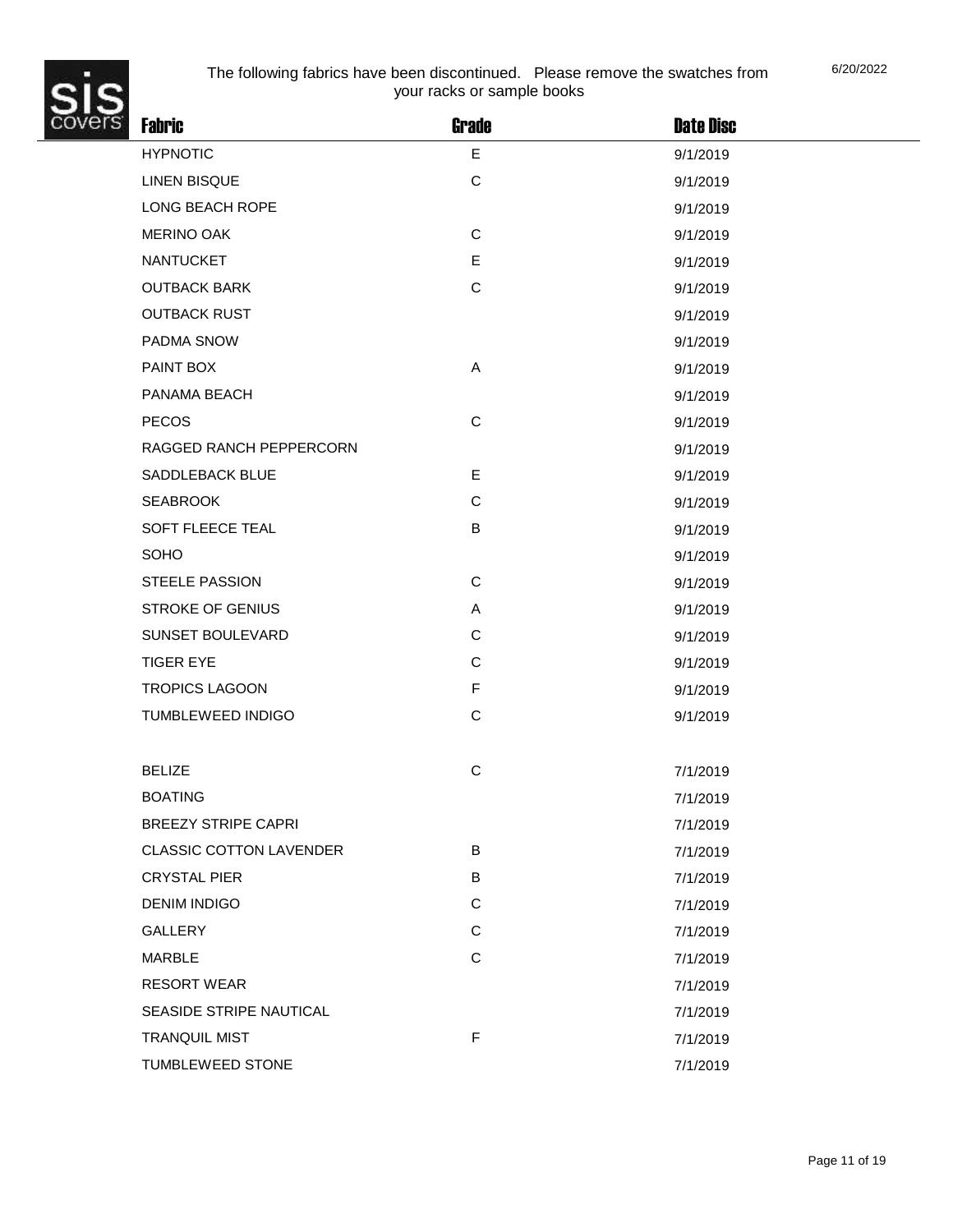

| <b>Fabric</b>               | <b>Grade</b> | <b>Date Disc</b> |
|-----------------------------|--------------|------------------|
| CABO                        |              | 6/1/2019         |
| CHAMELEON                   | $\mathsf F$  | 6/1/2019         |
| <b>COTTAGE GROVE</b>        |              | 6/1/2019         |
| <b>NAPA</b>                 | $\mathsf C$  | 6/1/2019         |
| <b>REGATTA BLUE</b>         | B            | 6/1/2019         |
|                             |              |                  |
| <b>BEATNIK</b>              |              | 4/1/2019         |
| <b>CHEROKEE STONE</b>       | $\mathsf F$  | 4/1/2019         |
| DREAMKEEPER STONE           | U            | 4/1/2019         |
| HOT SPRINGS TURQUOISE       |              | 4/1/2019         |
| <b>MEADOW IVY</b>           | $\mathsf C$  | 4/1/2019         |
| PIERRE TEAL                 |              | 4/1/2019         |
| <b>VERSAILLES</b>           | E            | 4/1/2019         |
|                             |              |                  |
| <b>BEAR SHAG</b>            |              | 3/1/2019         |
| <b>CLASSIC COTTON WHITE</b> | B            | 3/1/2019         |
| <b>DESERT SHADE</b>         | $\mathbf C$  | 3/1/2019         |
| <b>DIXIE SURF</b>           | $\mathbf C$  | 3/1/2019         |
| HOOPLA AVOCADO              | $\mathsf C$  | 3/1/2019         |
| <b>KAPALUA</b>              |              | 3/1/2019         |
| <b>LOON LAKE</b>            | A            | 3/1/2019         |
| LORADO                      | $\mathbf C$  | 3/1/2019         |
| <b>SEA MEDLEY</b>           |              | 3/1/2019         |
| <b>WHITECAP</b>             | E            | 3/1/2019         |
|                             |              |                  |
| POSH BALTIC                 |              | 8/1/2018         |
| SUAVE JET                   |              | 8/1/2018         |
|                             |              |                  |
| <b>BAHAMA</b>               | F            | 6/1/2018         |
| CRAYOLA VIVID VIOLET        | В            | 6/1/2018         |
| MOSSY OAK OBSESSION         |              | 6/1/2018         |
| <b>NEW SUEDE BASIL</b>      |              | 6/1/2018         |
| <b>PRISM</b>                |              | 6/1/2018         |
| RAGGED RANCH GREYSTONE      | $\sf U$      | 6/1/2018         |
| SUNCREST GOLD               |              | 6/1/2018         |
| TUMBLEWEED SPIRIT           |              | 6/1/2018         |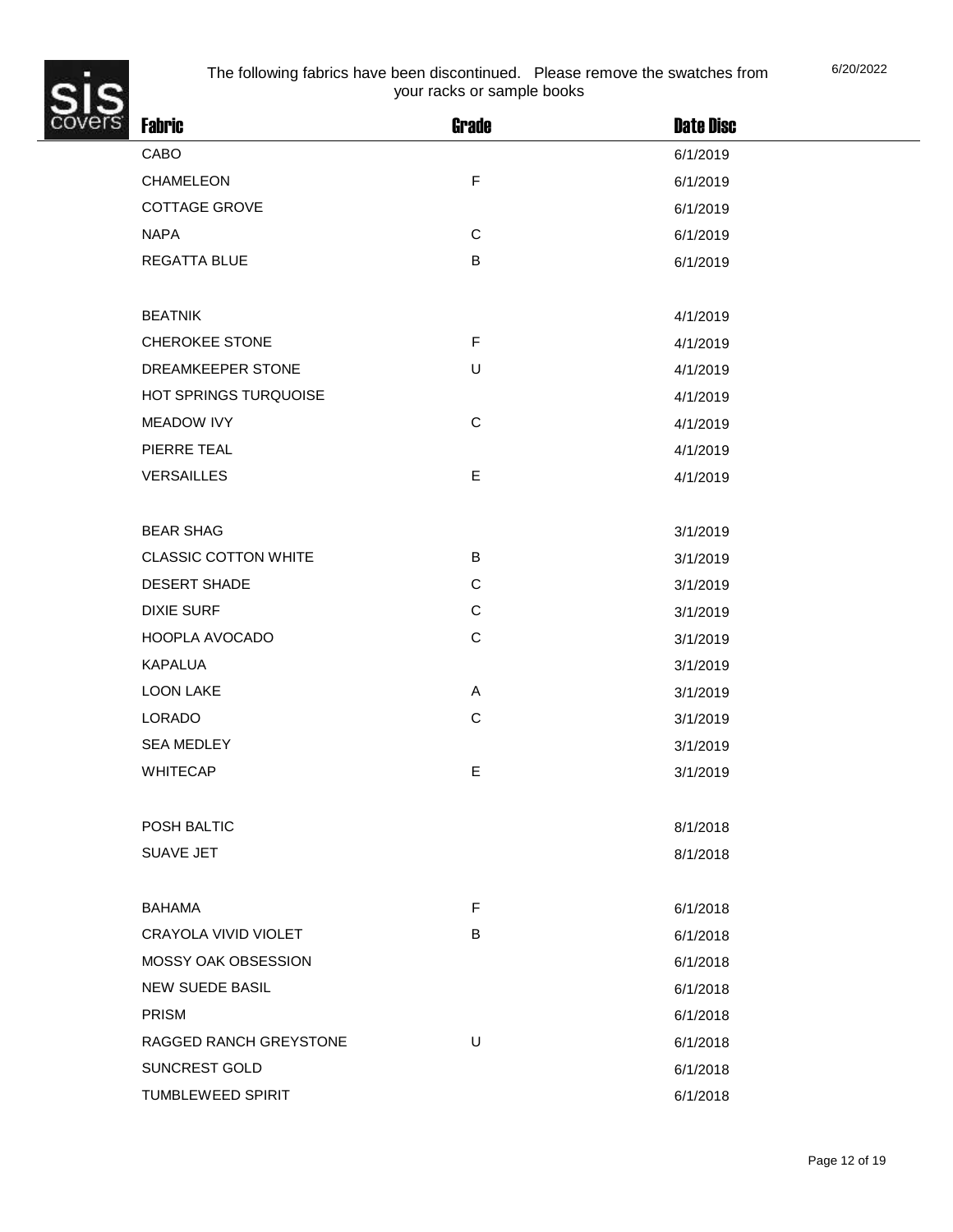

| $\tilde{s}$ | <b>Fabric</b>                   | <b>Grade</b> | <b>Date Disc</b> |
|-------------|---------------------------------|--------------|------------------|
|             |                                 |              |                  |
|             | <b>CRAYOLA SCARLET</b>          | B            | 5/1/2018         |
|             |                                 |              |                  |
|             | <b>TROPIC ISLE WATERS</b>       | $\mathsf C$  | 2/1/2018         |
|             | <b>TROPIC SUNSHINE</b>          |              | 2/1/2018         |
|             |                                 |              |                  |
|             | ANGORA SNOW                     | $\mathsf C$  | 11/1/2017        |
|             | ARBOR DAY                       |              | 11/1/2017        |
|             | BAMBOO DOUBLE CREAM SHEETING    | B            | 11/1/2017        |
|             | <b>CAMBRIA LINEN</b>            | $\mathbf C$  | 11/1/2017        |
|             | <b>CLEARWATER</b>               |              | 11/1/2017        |
|             | <b>CRAYOLA LASER LEMON</b>      | B            | 11/1/2017        |
|             | <b>CRAYOLA ROBIN'S EGG BLUE</b> | B            | 11/1/2017        |
|             | <b>CROCODILE</b>                | $\mathbf C$  | 11/1/2017        |
|             | <b>DANA</b>                     | $\mathsf C$  | 11/1/2017        |
|             | DAYDREAM EBONY                  |              | 11/1/2017        |
|             | <b>EFFLORESCENCE</b>            | $\mathbf C$  | 11/1/2017        |
|             | <b>EVERBLOOM PEACOCK</b>        |              | 11/1/2017        |
|             | <b>ISLAND EMERALD</b>           | F            | 11/1/2017        |
|             | LONG BEACH CITRUS               | $\mathsf F$  | 11/1/2017        |
|             | <b>MARITIME EMERALD</b>         | $\mathsf F$  | 11/1/2017        |
|             | <b>OTTAWA</b>                   |              | 11/1/2017        |
|             | PACIFIC CANE                    |              | 11/1/2017        |
|             | PADMA SPA                       |              | 11/1/2017        |
|             | PIERRE APPLE                    | F            | 11/1/2017        |
|             | PRESSED LEAF SPA                | $\mathbf C$  | 11/1/2017        |
|             | <b>RADIANT STRIPE</b>           | $\mathbf C$  | 11/1/2017        |
|             | REEFER CLAY                     |              | 11/1/2017        |
|             | SEASIDE STRIPE CARIBBEAN        | E            | 11/1/2017        |
|             | SOFT FLEECE CREAM               | B            | 11/1/2017        |
|             | <b>SPARKLY SLATE</b>            | $\mathbf C$  | 11/1/2017        |
|             | <b>VIENNA</b>                   | B            | 11/1/2017        |
|             | <b>WASHED ASHORE</b>            | $\mathbf C$  | 11/1/2017        |
|             | WHITE NIGHT                     |              | 11/1/2017        |
|             |                                 |              |                  |
|             | ANTHONY'S WHARF BLUE            |              | 10/1/2017        |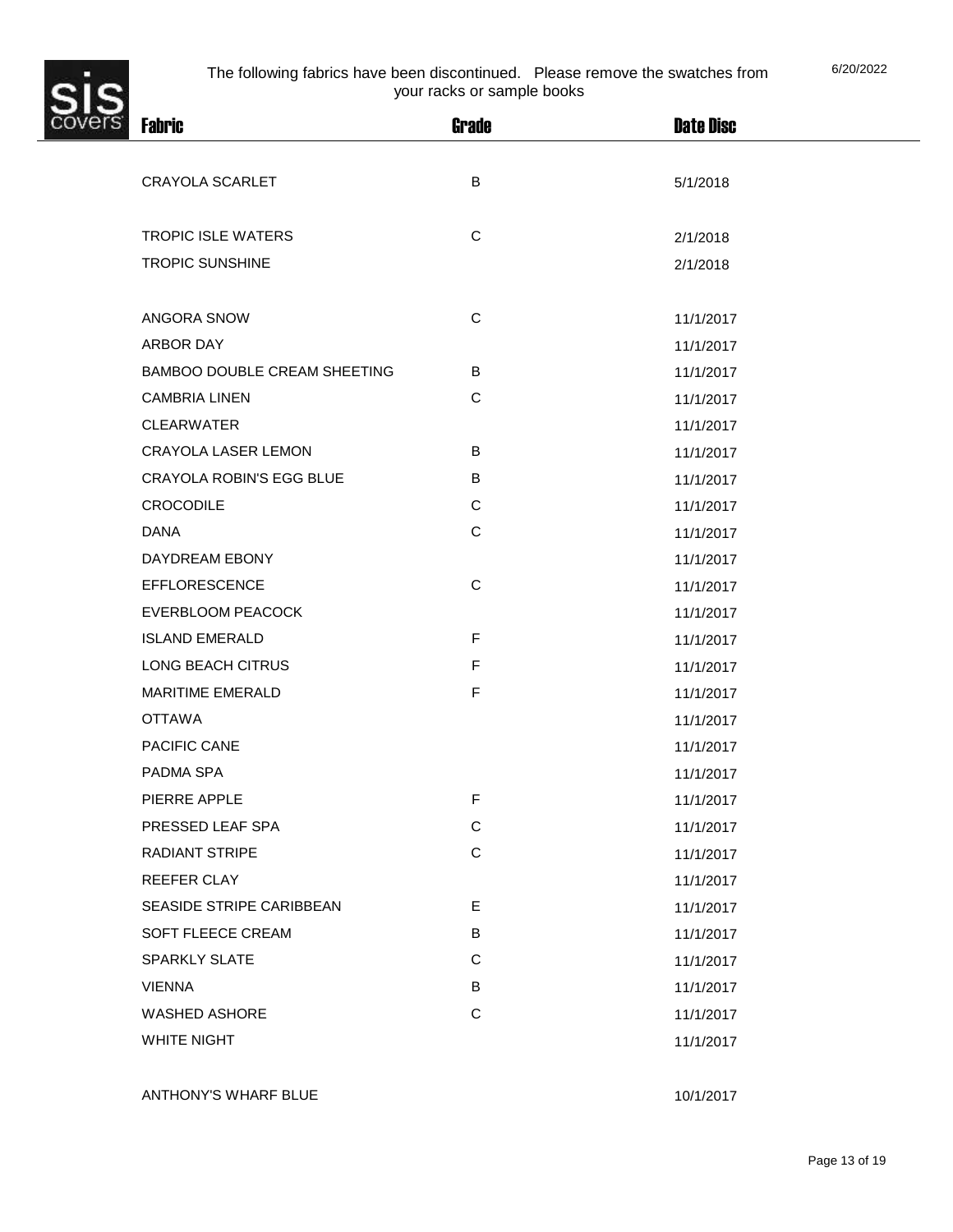

| $\frac{2}{5}$ | <b>Fabric</b>           | <b>Grade</b>              | <b>Date Disc</b> |
|---------------|-------------------------|---------------------------|------------------|
|               | MOUNTAIN PALACE         | $\mathbf C$               | 10/1/2017        |
|               |                         |                           |                  |
|               | <b>JORDAN</b>           | $\boldsymbol{\mathsf{A}}$ | 9/1/2017         |
|               |                         |                           |                  |
|               | REPTILIAN BRONZE        | $\mathsf C$               | 7/1/2017         |
|               | SOLAR MAGENTA           | $\mathsf F$               | 7/1/2017         |
|               | <b>TARTAN INDIGO</b>    |                           | 7/1/2017         |
|               |                         |                           |                  |
|               | <b>CAMBRIA SPA</b>      |                           | 5/30/2017        |
|               | <b>CROC TOPAZ</b>       |                           | 5/30/2017        |
|               | <b>KEY WEST</b>         |                           | 5/30/2017        |
|               | <b>MARINER</b>          | A                         | 5/30/2017        |
|               | WIZARD                  | $\mathsf A$               | 5/30/2017        |
|               |                         |                           |                  |
|               | <b>GLITZ SILVER</b>     |                           | 5/1/2017         |
|               | PLUSH PLUMES            | $\mathsf C$               | 5/1/2017         |
|               |                         |                           |                  |
|               | <b>BELMONT BLAZE</b>    | $\mathsf C$               | 3/15/2017        |
|               | <b>LILO</b>             | $\mathsf C$               | 3/15/2017        |
|               |                         |                           |                  |
|               | <b>CELESTIAL STRIPE</b> | $\mathsf C$               | 3/1/2017         |
|               | <b>ELLIOT</b>           |                           | 3/1/2017         |
|               | <b>NEW SUEDE NOIR</b>   | A                         | 3/1/2017         |
|               | <b>WHITE PINE</b>       | $\mathsf C$               | 3/1/2017         |
|               | WILD ZEBRA BRONZE       | C                         | 3/1/2017         |
|               |                         |                           |                  |
|               | CHERRY BLOSSOM BRICK    |                           | 2/1/2017         |
|               | <b>NOLO TURQUOISE</b>   | E                         | 2/1/2017         |
|               | ORNAMENTAL              | A                         | 2/1/2017         |
|               | SUMATRA GRAPHITE        |                           | 2/1/2017         |
|               |                         |                           |                  |
|               | <b>INSIGHT</b>          | $\sf B$                   | 1/1/2017         |
|               |                         |                           |                  |
|               | ROCKIN AROUND           |                           | 12/1/2016        |
|               |                         |                           |                  |
|               | CHERRY BLOSSOM AZURE    |                           | 11/1/2016        |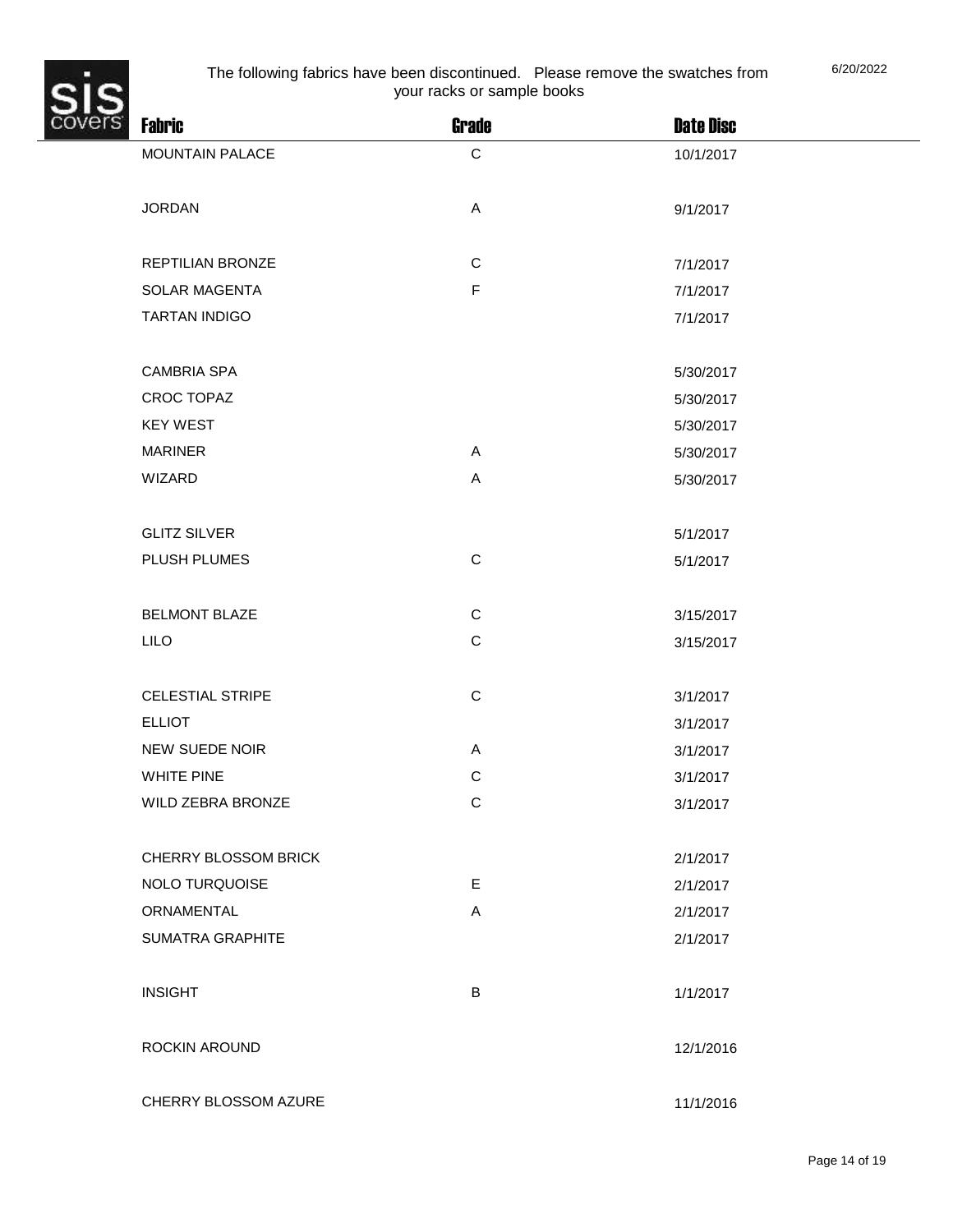

| <b>Fabric</b>                | <b>Grade</b> | <b>Date Disc</b> |
|------------------------------|--------------|------------------|
| <b>NOLO LEMON</b>            |              | 11/1/2016        |
| NOUVEAU SMOKE                |              | 11/1/2016        |
| <b>POLYNESIA</b>             | E            | 11/1/2016        |
| SAVANNAH PEACH               | E            | 11/1/2016        |
|                              |              |                  |
| <b>BLOOMING BULB HARVEST</b> |              | 10/1/2016        |
| <b>DUBLIN WHEAT</b>          | A            | 10/1/2016        |
| HOUND DOG INDIGO             | E            | 10/1/2016        |
| <b>SCRIPTED</b>              |              | 10/1/2016        |
| SPARKLY SASSAFRAS            | E            | 10/1/2016        |
|                              |              |                  |
| <b>CLASSIC STRIPE</b>        | $\mathsf C$  | 9/1/2016         |
| DAYDREAM GRAPE               |              | 9/1/2016         |
| MODERN SPA SNOW              | B            | 9/1/2016         |
| <b>MOSSY OAK BREAK UP</b>    | $\mathsf C$  | 9/1/2016         |
| <b>SEA STAR LEMON</b>        | E            | 9/1/2016         |
| <b>TAHITIAN STITCH</b>       | E            | 9/1/2016         |
|                              |              |                  |
| <b>BATIK OCEAN MIST</b>      |              | 8/31/2016        |
| <b>BULLSEYE</b>              |              | 8/31/2016        |
| MESMERIZE BLOSSOM            | E            | 8/31/2016        |
| MODERN SPA BLUE HAWAIIAN     | B            | 8/31/2016        |
| <b>PACIFIC SURF</b>          | $\mathsf C$  | 8/31/2016        |
| SHELL BAY BLUE               | $\mathsf{C}$ | 8/31/2016        |
|                              |              |                  |
| ANGORA FOG                   |              | 6/20/2016        |
| DAYDREAM BLOSSOM             | E            | 6/20/2016        |
|                              |              |                  |
| ANGORA SIENNA                | $\mathsf C$  | 5/31/2016        |
| <b>BLUEBIRD</b>              |              | 5/31/2016        |
| <b>DESMOND</b>               | $\mathsf{C}$ | 5/31/2016        |
| LAZY ACRES AMETHYST          | $\mathsf C$  | 5/31/2016        |
| LIFE LINK                    |              | 5/31/2016        |
| PRAIRIE ROSE                 | E            | 5/31/2016        |
| RIP TIDE                     | $\mathsf C$  | 5/31/2016        |
| SUAVE PORT                   | Α            | 5/31/2016        |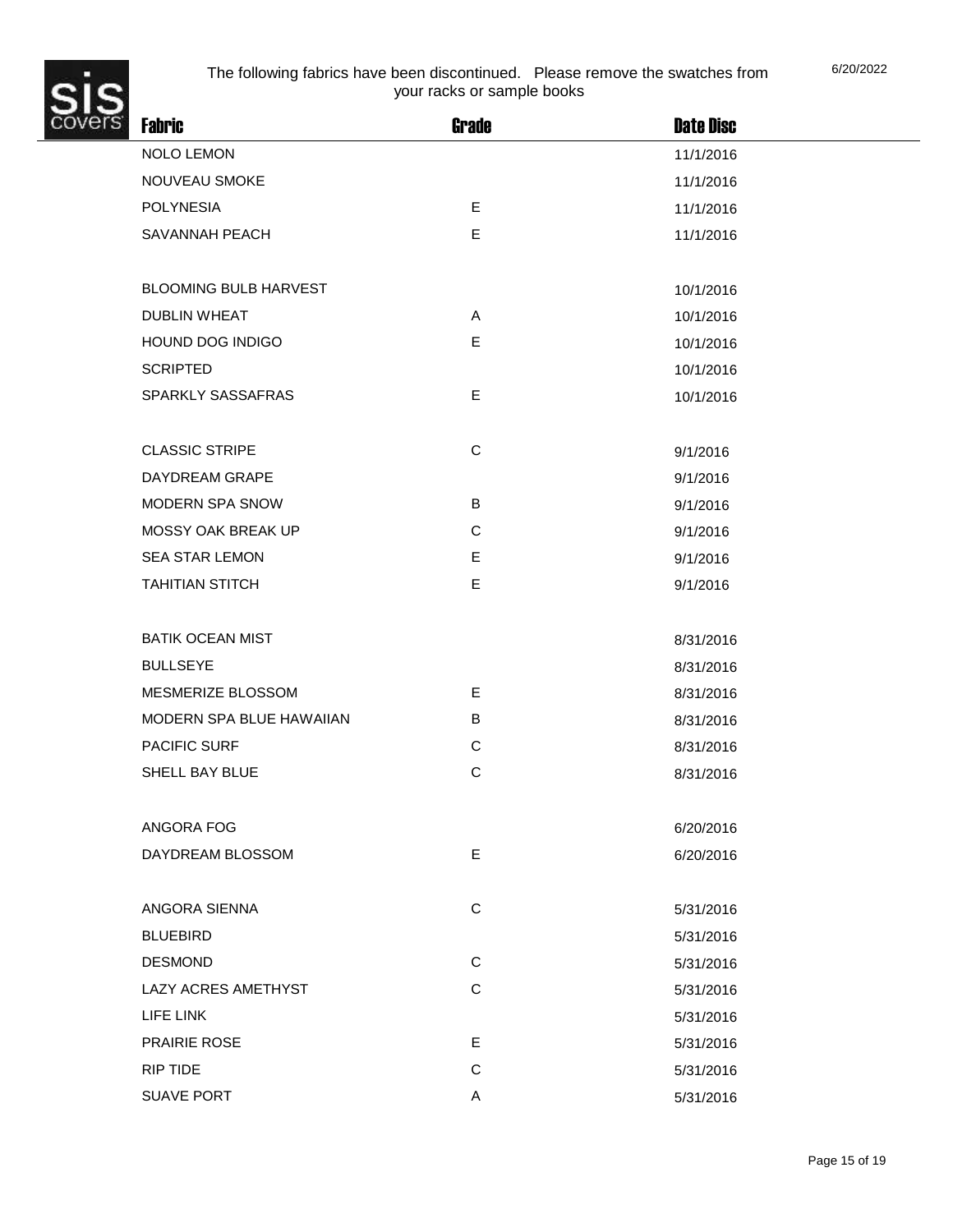

| 6/20/2022 |
|-----------|
|-----------|

| $\mathbf{s}$                |              |                  |
|-----------------------------|--------------|------------------|
| <b>Fabric</b>               | <b>Grade</b> | <b>Date Disc</b> |
| <b>TONGA SEA</b>            |              | 5/31/2016        |
| ALEXA GRASSHOPPER           | B            |                  |
|                             |              | 4/1/2016         |
| <b>COSMOTECH</b>            | Α            | 4/1/2016         |
| POSH SEQUOIA                | B            | 4/1/2016         |
| SAVOY COCOA FAUX LEATHER    | C            | 4/1/2016         |
| <b>TEAKWOOD</b>             | $\mathbf C$  | 4/1/2016         |
| <b>VINCENZA</b>             |              | 4/1/2016         |
| <b>BUG A BOO DUCK</b>       |              | 3/31/2016        |
| <b>GARDEN FROLIC</b>        |              | 3/31/2016        |
| <b>PADDINGTON</b>           |              | 3/31/2016        |
| <b>ROCKIN STRIPE</b>        | A            | 3/31/2016        |
| SIERRA COCOA FAUX LEATHER   |              | 3/31/2016        |
| SILHOUETTE STRIPE BLUE      | $\mathbf C$  | 3/31/2016        |
| <b>TREEHOUSE</b>            |              | 3/31/2016        |
| URBAN EXCHANGE STORM        | $\mathbf C$  | 3/31/2016        |
| <b>VICTORIA</b>             | $\mathbf C$  | 3/31/2016        |
|                             |              |                  |
| ALEXA BROWN SUGAR           | B            | 2/1/2016         |
| <b>BEACH BUM</b>            |              | 2/1/2016         |
| <b>SENSAI</b>               | $\mathsf F$  | 2/1/2016         |
| <b>WINONA</b>               |              | 2/1/2016         |
|                             |              |                  |
| <b>GARDEN FANTASY WHITE</b> |              | 1/31/2016        |
| <b>MONACO</b>               | E            | 1/31/2016        |
| <b>SUAVE PUTTY</b>          | A            | 1/31/2016        |
|                             |              |                  |
| LUSH LEAVES                 |              | 11/1/2015        |
| MESMERIZE EBONY             | E.           | 11/1/2015        |
| <b>TETRAMAZE MINK</b>       | $\mathbf C$  | 11/1/2015        |
| THISTLE STRIPE              |              | 11/1/2015        |
| THISTLE STRIPE              |              | 11/1/2015        |
|                             | $\mathsf F$  |                  |
| <b>BORDEAUX</b>             |              | 10/1/2015        |
| NOUVEAU AMBER               | E            | 10/1/2015        |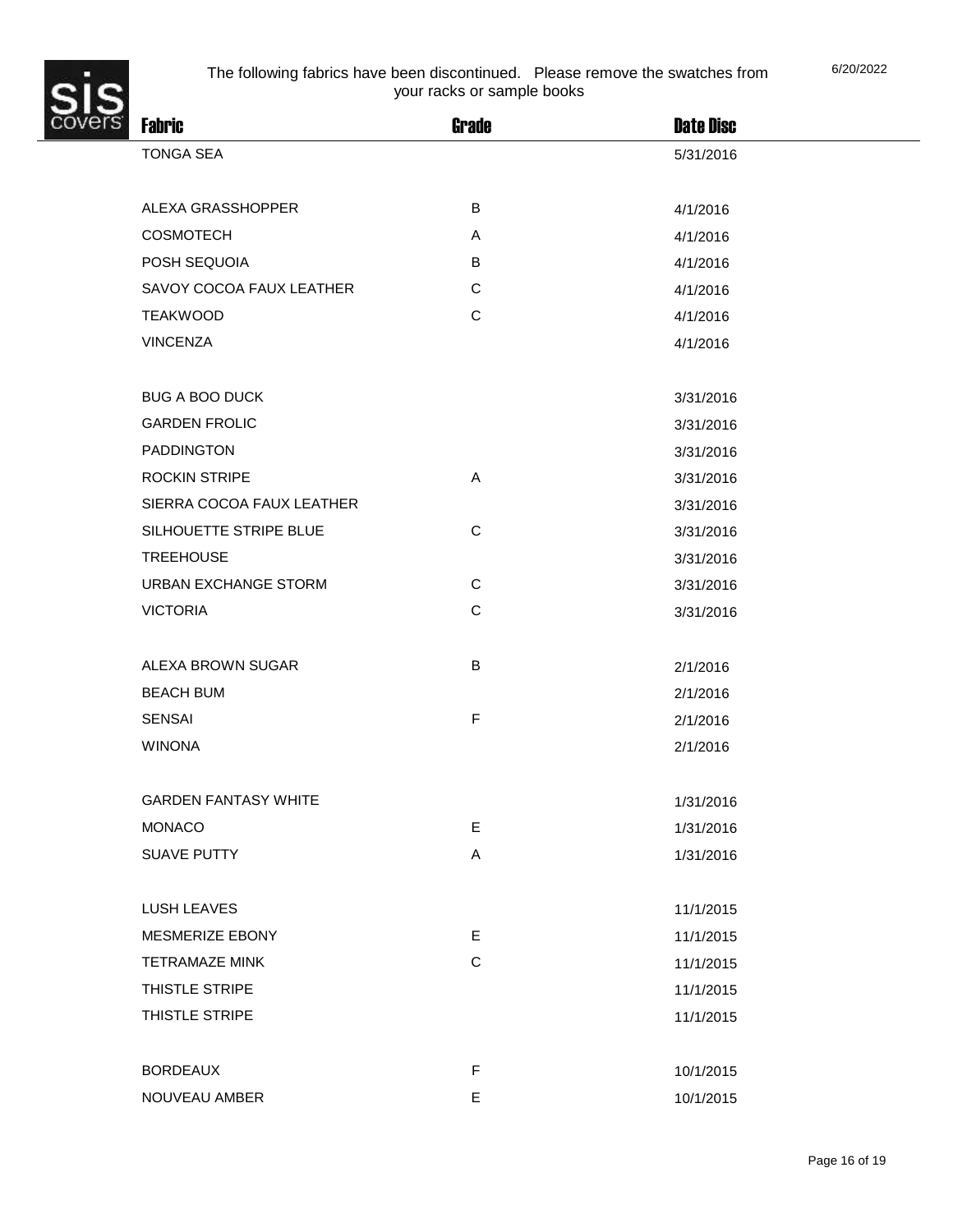

| ś. | <b>Fabric</b>           | <b>Grade</b> | <b>Date Disc</b> |  |
|----|-------------------------|--------------|------------------|--|
|    | ELECTRIC DAISY          | B            | 9/1/2015         |  |
|    | <b>ROCK CANDY</b>       | В            | 9/1/2015         |  |
|    | <b>SUPER SWIRL</b>      | B            | 9/1/2015         |  |
|    | <b>SUAVE CYPRESS</b>    | A            | 8/1/2015         |  |
|    | <b>ATOMIC</b>           | $\mathsf C$  | 7/1/2015         |  |
|    | BEACHCOMBER STRIPE BLUE |              | 7/1/2015         |  |
|    | <b>DUBLIN COGNAC</b>    | Α            | 7/1/2015         |  |
|    | <b>FLOWER ISLAND</b>    | $\mathsf C$  | 7/1/2015         |  |
|    | HOOPLA BLUE HEAVEN      | $\mathsf C$  | 7/1/2015         |  |
|    | HOOPLA ORANGE PEEL      | $\mathsf C$  | 7/1/2015         |  |
|    | <b>PINWHEEL</b>         | Α            | 7/1/2015         |  |
|    | <b>SUAVE TWILIGHT</b>   |              | 7/1/2015         |  |
|    | <b>CUDDLE</b>           |              | 6/1/2015         |  |
|    | <b>MOTION</b>           | A            | 4/1/2015         |  |
|    | <b>ADDISON</b>          | $\mathsf C$  | 3/1/2015         |  |
|    | ALEXA APRICOT           | B            | 3/1/2015         |  |
|    | ALEXA TEAL BLUE         | B            | 3/1/2015         |  |
|    | ANTHONY'S WHARF SAND    | $\mathsf C$  | 3/1/2015         |  |
|    | <b>BUSHWILLOW</b>       |              | 3/1/2015         |  |
|    | <b>DOWNLOAD</b>         | Α            | 3/1/2015         |  |
|    | MODERN SPA OASIS        | B            | 3/1/2015         |  |
|    | PLAYHOUSE PARK          | B            | 3/1/2015         |  |
|    | POSH BURNT OCHRE        | B            | 3/1/2015         |  |
|    | RIVIERA PEARL           | $\mathsf C$  | 3/1/2015         |  |
|    | <b>SPRING MIX</b>       | $\mathsf C$  | 3/1/2015         |  |
|    | <b>TERA MESA</b>        | $\mathsf C$  | 3/1/2015         |  |
|    | <b>TINY BUBBLES</b>     | $\mathsf C$  | 3/1/2015         |  |
|    | URBAN EXCHANGE BAM      | $\mathsf C$  | 3/1/2015         |  |
|    | ZYDECO                  | E            | 3/1/2015         |  |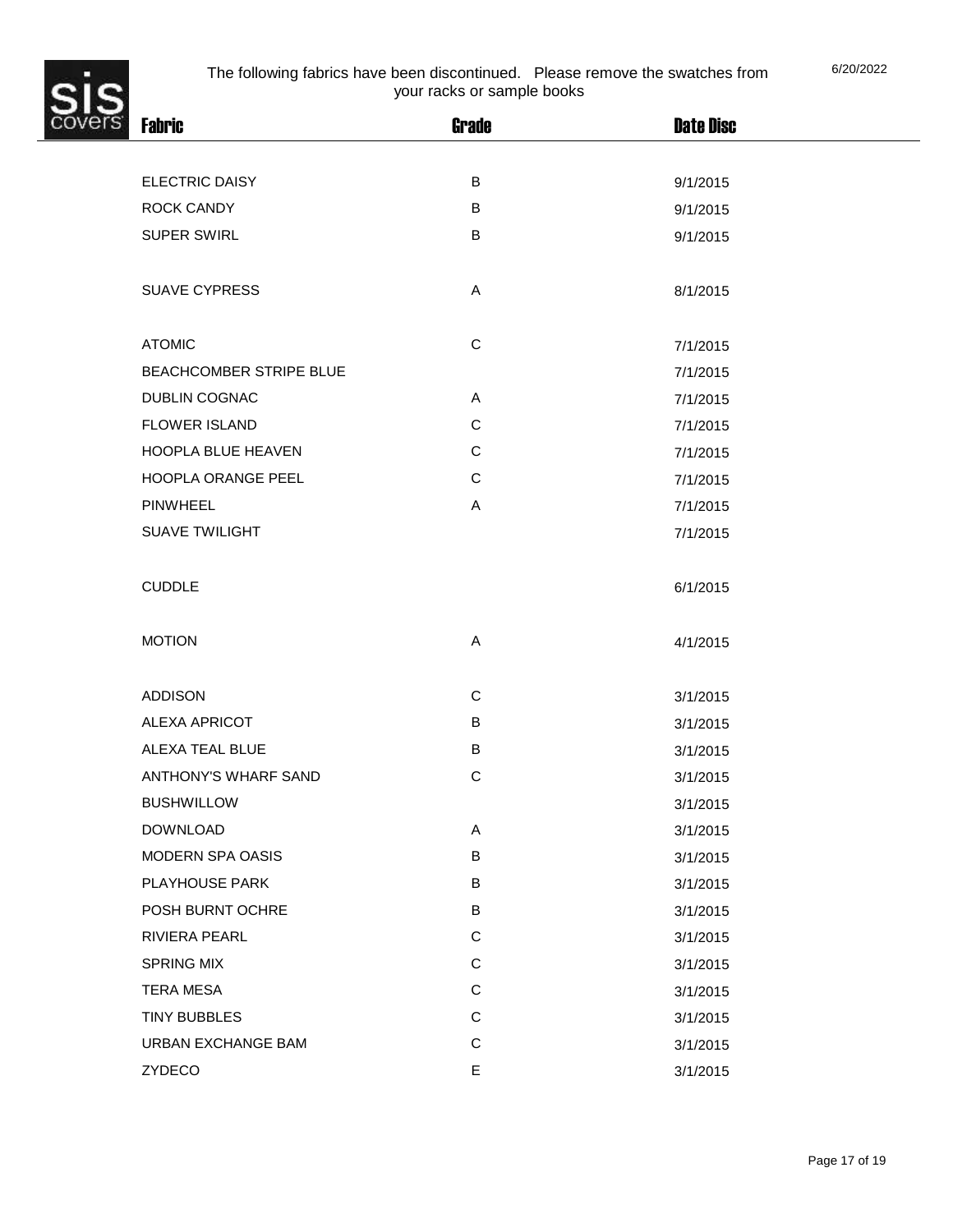

| ŝ.<br><b>Fabric</b>   | <b>Grade</b> | <b>Date Disc</b> |  |
|-----------------------|--------------|------------------|--|
| <b>DYNASTY</b>        | E            | 2/1/2015         |  |
| <b>EMPIRE</b>         | E            | 2/1/2015         |  |
| PORCELAIN RICHE       | E            | 2/1/2015         |  |
| ZULU LIGHT            | A            | 2/1/2015         |  |
|                       |              |                  |  |
| ALEXA MISTY BLUE      | B            | 12/1/2014        |  |
| ALEXA SEDONA SAGE     | $\sf B$      | 12/1/2014        |  |
| CHERRY BLOSSOM HAZE   | $\mathsf C$  | 12/1/2014        |  |
|                       |              |                  |  |
| POSH TAUPE            | $\sf B$      | 9/1/2014         |  |
| <b>RAINBOW REEF</b>   | $\mathbf C$  | 9/1/2014         |  |
|                       |              |                  |  |
| ALEXA OREGANO         | B            | 8/1/2014         |  |
|                       |              |                  |  |
| ALEXA CHILI PEPPER    | B            | 7/1/2014         |  |
| <b>CHAPS BROWN</b>    | $\mathbf C$  | 7/1/2014         |  |
| <b>DECO</b>           | A            | 7/1/2014         |  |
| FINE PEARL STRIPE     | B            | 7/1/2014         |  |
| <b>HAVANA</b>         | Α            | 7/1/2014         |  |
| <b>ISLAND STRIPE</b>  | $\mathbf C$  | 7/1/2014         |  |
| RIVIERA AZURE         | $\mathbf C$  | 7/1/2014         |  |
|                       |              |                  |  |
| ALEXA TOTAL ECLIPSE   | B            | 6/1/2014         |  |
| MODERN SPA STORMY SEA | B            | 6/1/2014         |  |
| <b>RHYMIN' STRIPE</b> | B            | 6/1/2014         |  |
|                       |              |                  |  |
| ALEXA AUBURN          | B            | 4/1/2014         |  |
| ALEXA BEACH GLASS     | B            | 4/1/2014         |  |
| <b>ALEXA CAVIAR</b>   | B            | 4/1/2014         |  |
| ALEXA DARK EARTH      | B            | 4/1/2014         |  |
| <b>ALEXA LINEN</b>    | B            | 4/1/2014         |  |
| ALEXA RUBY WINE       | B            | 4/1/2014         |  |
| <b>BIG CAT CARMEL</b> | $\mathbf C$  | 4/1/2014         |  |
| <b>BLUE PASSAGE</b>   |              | 4/1/2014         |  |
| CHERRY BLOSSOM CLOVER | $\mathbf C$  | 4/1/2014         |  |
| POSH CRUSHED VIOLET   | $\sf B$      | 4/1/2014         |  |